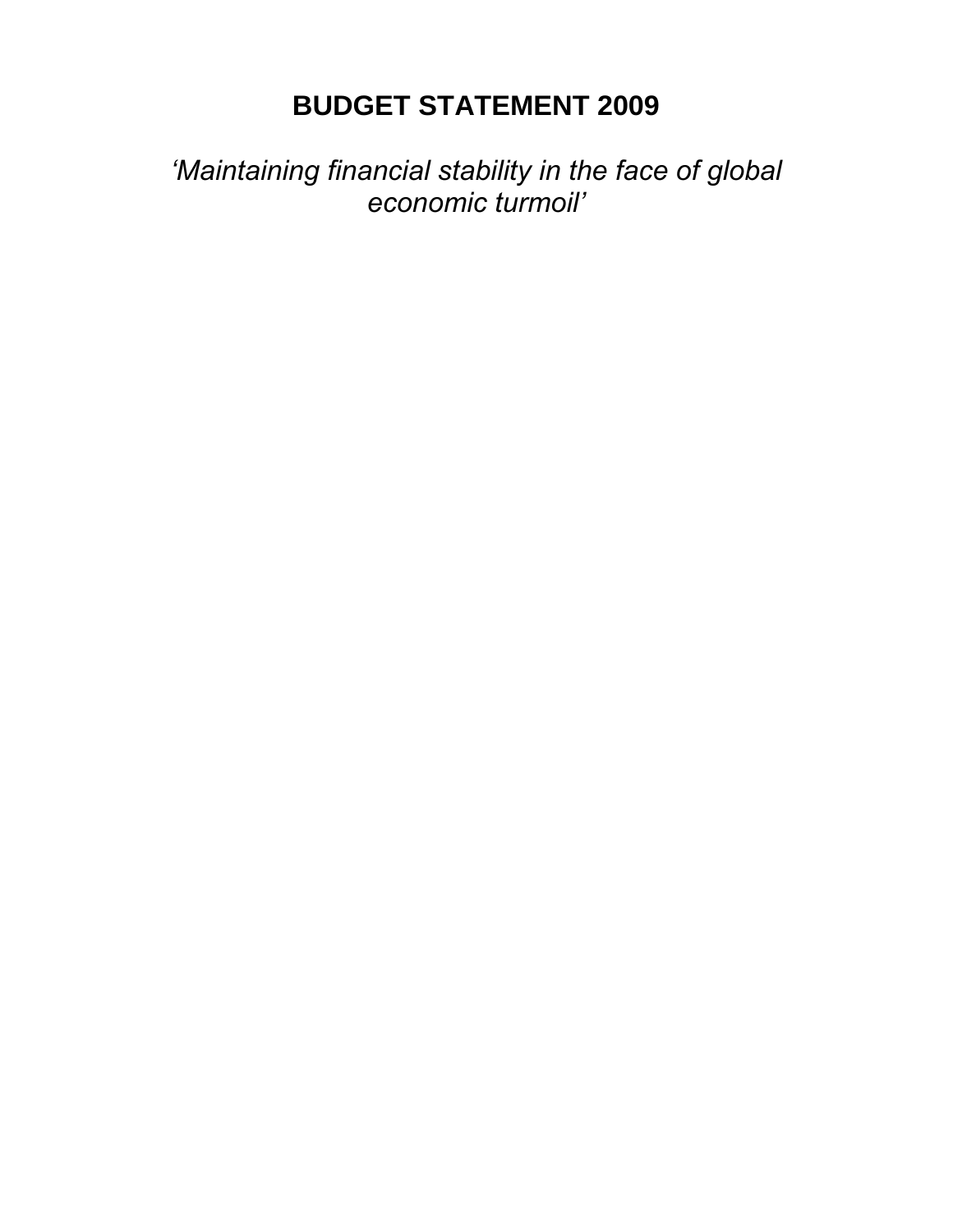## **Table of Contents**

| <b>KEY POLICY MEASURES</b> |  |
|----------------------------|--|
|                            |  |
|                            |  |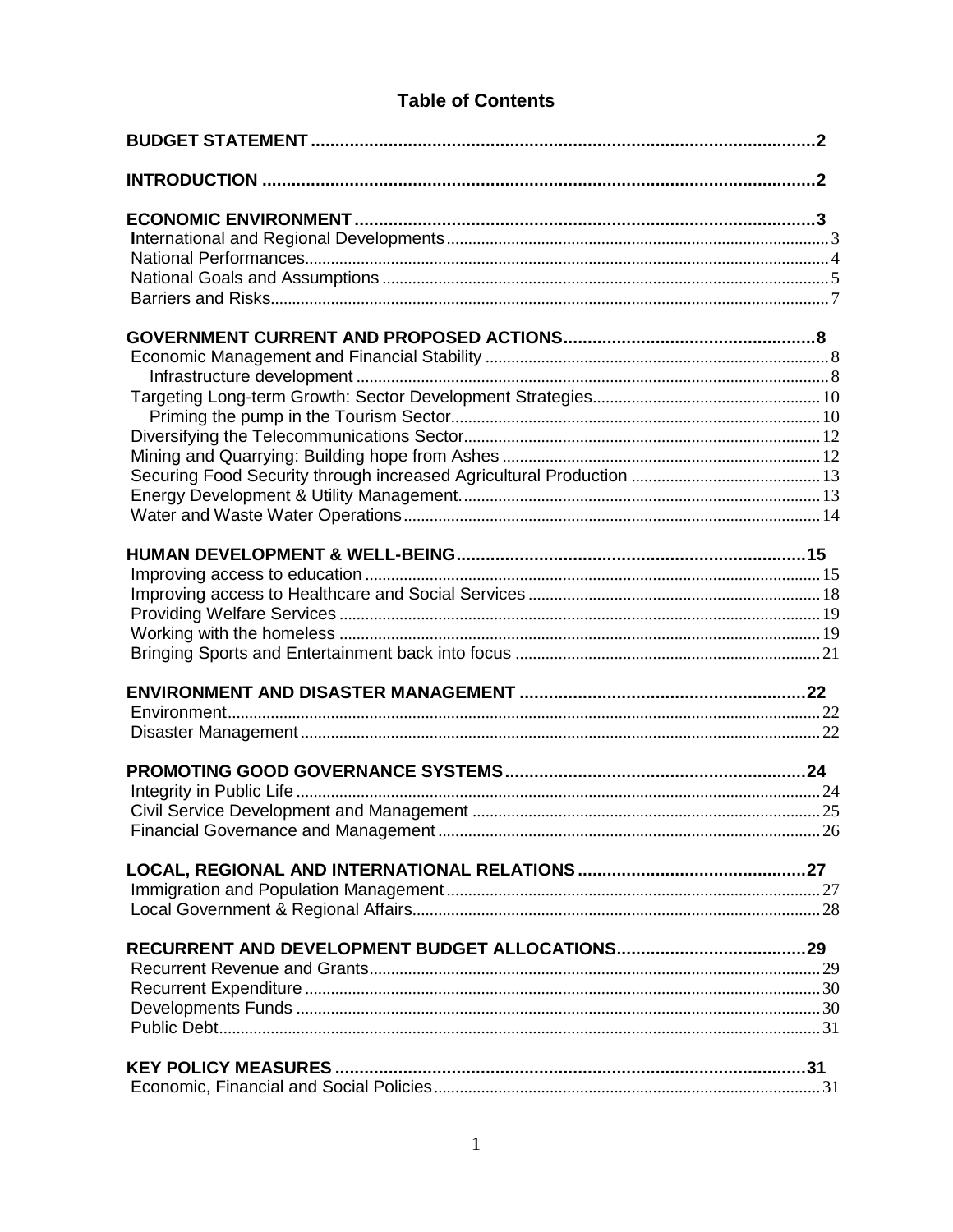| ----------------- |  |  |
|-------------------|--|--|

#### **BUDGET STATEMENT**

*'Maintaining financial stability in the face of global economic turmoil'*

Madame Speaker, I rise to move the second reading of a Bill shortly entitled the Appropriation Bill 2009.

#### **INTRODUCTION**

**1.** Madame Speaker, as I deliver our 2009 Budget Speech, I am mindful of the crippling effects of the global economic and financial crisis on countries throughout the world, but more importantly on Montserrat. In spite of these trying times, Madame Speaker, my Government and I have nonetheless found many reasons for hope and opportunity among the challenges.

**2.** We are hopeful because of God"s promise that he will not leave us nor will he forsake his people, if we are faithful and abide by his rules. We are hopeful because so many people in the major capitals of the world and in the region are working together to overcome the economic and financial turmoil that has brought the economies of so many countries to their knees. We are also hopeful because of the commitment of so many Montserratians, well wishers and immigrants from other countries who have taken on the challenge of seeing Montserrat through this crisis and return her to a path of sustainable growth and prosperity.

**3.** Madame Speaker, in this budget, not only must we consider a number of shortterm measures aimed at achieving immediate fiscal stability, but we must also focus on a number of measures that will lead to long-term growth and development. It will not be easy nor will it be painless as we seek to adjust our lifestyles and budgets to reflect the current economic environment, but we will succeed as long as we keep in mind that "tough times never last, but tough people do."

**4.** Madame Speaker, the road before us is a difficult one that is filled with constraints and images of gloom but I am happy to say there will also be opportunities, for where there are changes and challenges there are also opportunities for those who are innovative and willing to take the associated risks. We must embrace these opportunities and implement targeted strategies that will lead us to success.

**5.** It is clear that our development and growth for the foreseeable future will rely heavily on Her Majesty's Government (HMG) and European Union (EU) support. Nevertheless, our economy, culture and social structures are intricately woven into the fabric of the OECS and the Caribbean Community (CARICOM). And Madame Speaker, it is through these institutions that we have a chance to defy the limitations of size and space, the vulnerability of scarce resources and increase the scope for our people to have fuller and broader experiences.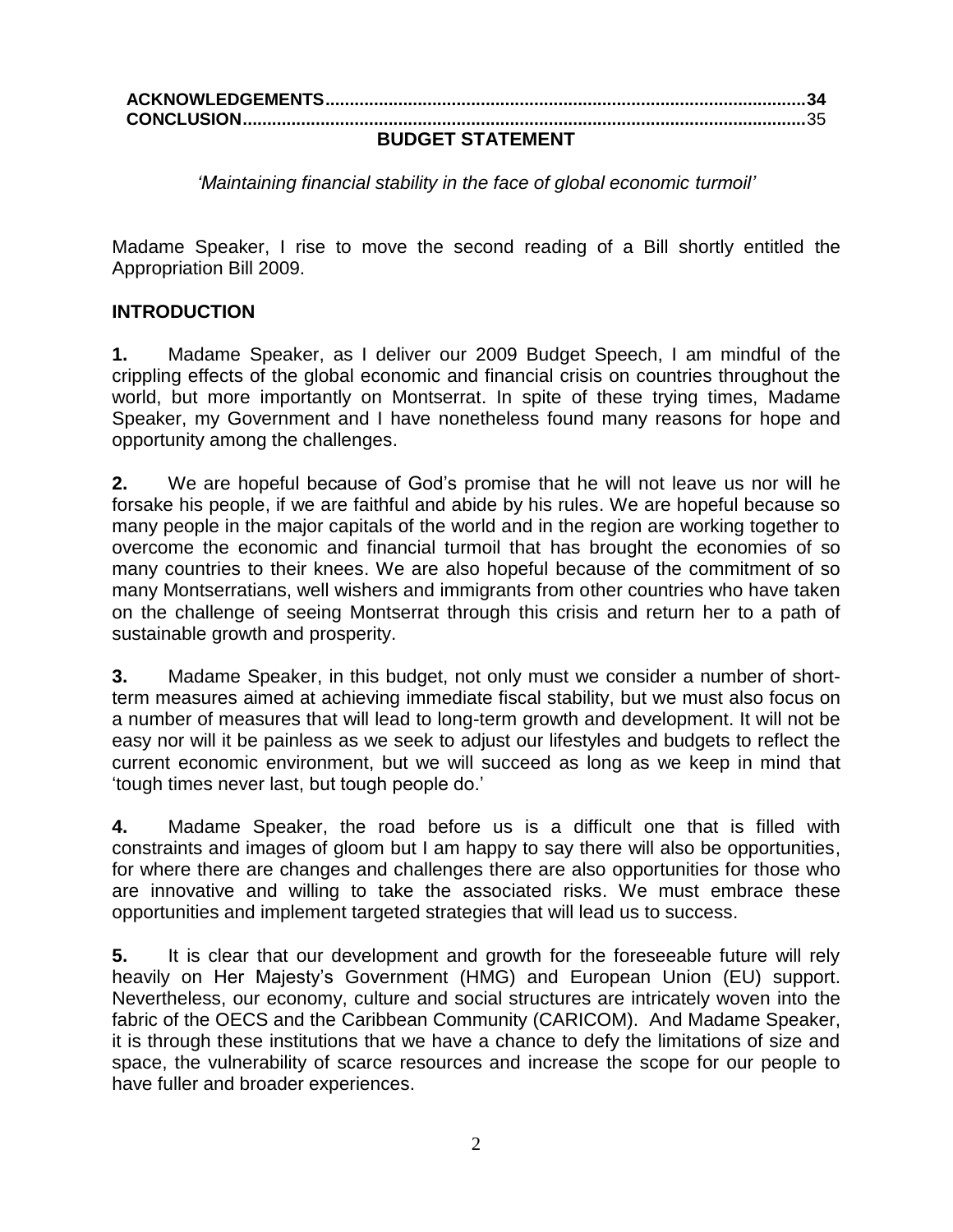**6.** In the 2008 Budget, we spoke about a broad and optimistic agenda which included a variety of infrastructure and construction projects; substantial increases in tourism resulting from the development and promotion of our tourism product; and implementation of programmes aimed at local business development. We were keen to ensure that in the process, social safety nets were maintained and that our most vulnerable were protected and supported.

**7.** Madame Speaker, what a difference a year makes! While we have made some progress over the past year, in just one year the global recession has brought with it massive unemployment as many businesses went into liquidation or simply downsized. As you are aware, the unavailability of credit is wreaking havoc on new investment initiatives and because people have less money available to them, they are consuming less, travelling less and sending less to their loved ones here at home.

**8.** This changing environment clearly dictates that the public service must continue to carry the burden of the economy but this must be done more efficiently and innovatively, and in such a way that will encourage the strengthening and development of the private sector. In short, we must stay the course, but be smart and strategic in our interventions.

**9.** Madame Speaker, Sir Gus O"Donnell, in the Roland Smith Lecture Series spoke on *The 21st Century Civil Service: Return of Public Sector Ethos*. He described the simple truth of our time when he said, "Change happens. We all know that. And we all recognise that good organisations reform and change and keep pace with the evolving needs of the world around them. But there are some periods in history where change seems to happen faster than in others."

**10.** It is now clear, Madame Speaker, that 2009 will be one of these periods where change needs to happen quickly and we will all have to adapt to the changing times.

**11.** And, it is in this context, Madame Speaker, that I now deliver the 2009 Budget Speech – mindful of the change that is occurring about us while at the same time grasping every opportunity for growth and development of this our beloved island.

## **ECONOMIC ENVIRONMENT**

## **International and Regional Developments**

**12.** In 2008, Madame Speaker, the global economy entered an unprecedented period of uncertainty after five consecutive years of strong growth. In the first half of 2008, the world economy grappled with crises in the commodities market in the form of high oil and food prices. In the last quarter, the United States (US) financial meltdown which started in the mortgage market occurred, spreading rapidly to other markets within Europe and Asia. Thus, by the end of the year, the impact of the financial crisis began to be felt globally.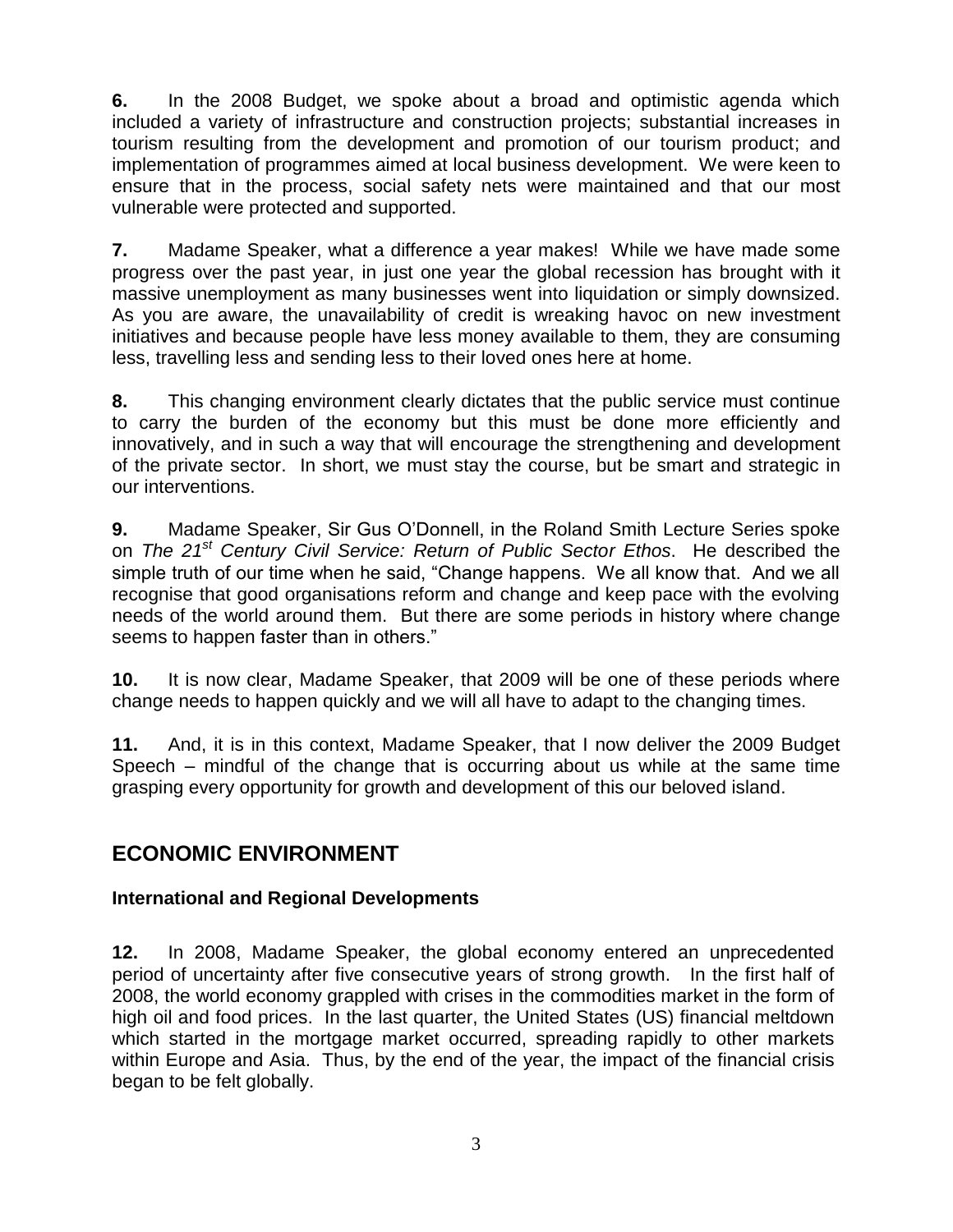**13.** In 2007, the real Gross Domestic Product (GDP) of the US economy grew by an average of 2.0 percent; however, by 2008, the GDP growth rate fell to 1.4 percent, the slowest growth since 2001, and the indicators are that by the end of 2009, the US economy will experience negative growth in real GDP of at least -0.7 percent. In the case of the United Kingdom (UK), Madame Speaker, its GDP grew by 3.0 percent in 2007, but by only 0.7 percent in 2008, with the anticipation that it will shrink by at least 1.3 percent in 2009. The world"s emerging and developing economies also experienced slower growth in 2008, mainly reflecting a softening of external demand. For these reasons global economic growth is estimated at 0.5 percent for 2009, compared to an average of 5.0 percent from 2003 to 2007.

**14.** Madame Speaker, the foreign exchange market was also volatile in 2008. In the first half of the year, the US dollar depreciated against several major currencies but subsequently regained its value, resulting in an overall appreciation for the year. The pound sterling also weakened against the US dollar in 2008, registering a depreciation of over 20.0 percent for that year raising concerns for those who had sterling investments or interests.

**15.** The Caribbean economies, Madame Speaker, have not been immune to the adverse effects of rising oil prices and other commodities prices in the first half of 2008. The economic slowdown within major trading partners of CARICOM countries has resulted in lower tourism receipts; lower remittances, lower Foreign Direct Investments (FDI), lower commodity prices, slower economic growth and balance of payments pressures. These unwelcomed developments have manifested themselves in loss of employment and income to households and private companies while at the national level increasing budget deficits and public debt are worrisome. Despite all these challenges, however, the regional economies were able to register growth of 1.7% in 2008 compared to 5.23% in 2007. Growth in the OECS is estimated at 0.01% in 2009.

#### **National Performances**

**16.** Madame Speaker, in 2008 preliminary data indicated that for the second consecutive year, Montserrat"s economy recorded a positive growth rate. At the end of the final quarter of 2008, economic growth expanded by approximately 3.78 percent. This growth was driven by the construction sector which recorded increases of 11 percent. This growth benefited from the construction of private homes and businesses and a range of public projects such as the Little Bay project, infrastructure development at the port, housing for the vulnerable and the Drummonds Housing project.

**17.** Other contributors to GDP growth were the Tourism Sector, Mining and Quarrying, Wholesale and Retail Trades, Transportation and Agriculture. Tourism saw a 1.2 percent growth in visitor arrivals. Excursionist and yacht arrivals showed strong increases, recording improvements of 5.3 percent and 36.4 percent respectively. However, stay-over and cruise ship arrivals declined by more than 5 percent in 2008. Mining and Quarrying is improving steadily at 3 percent of GDP and it is noteworthy that exports increased by 14.5 percent in 2008. Wholesale and Retail Trades and Transport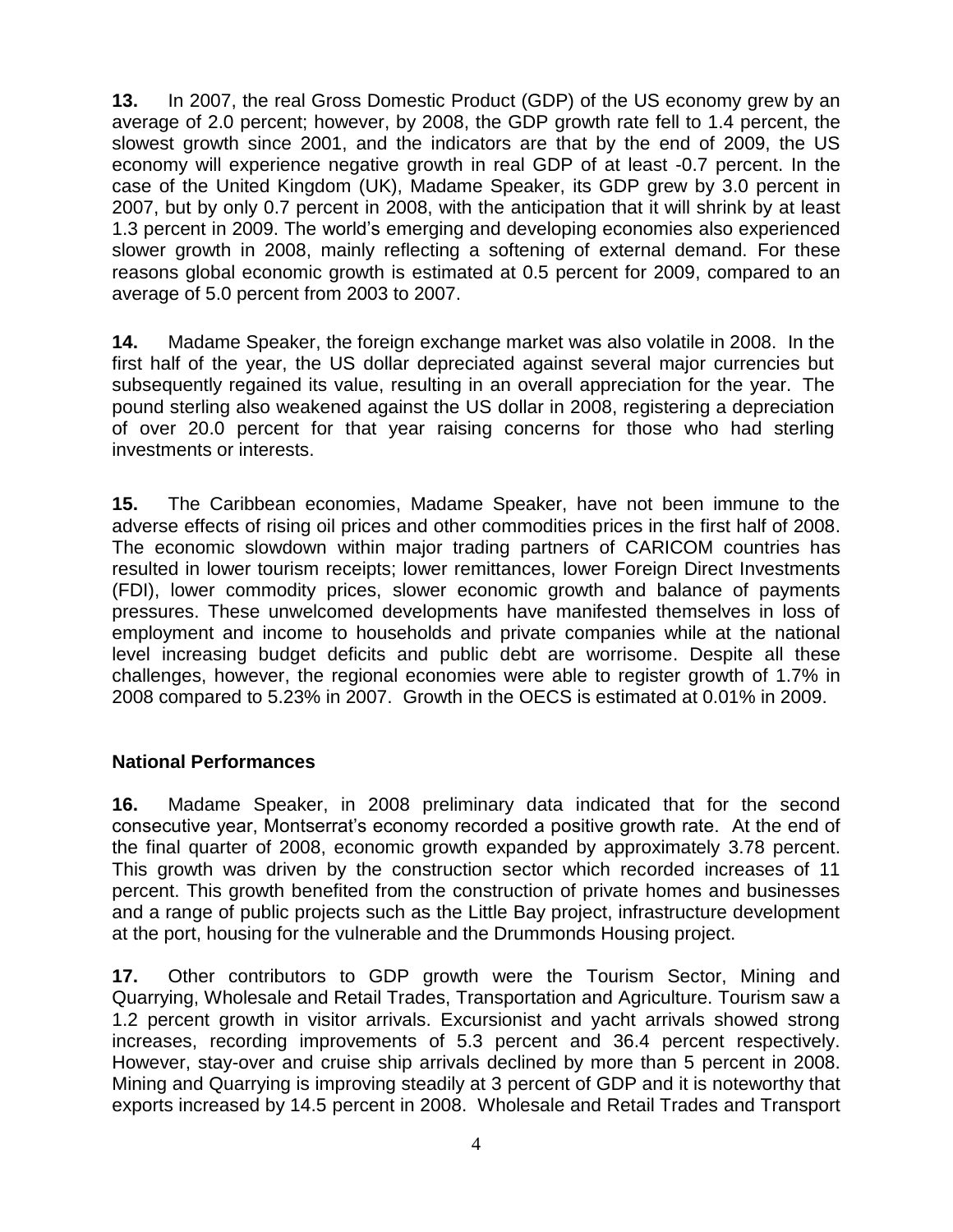sectors recorded increases of 22 percent and 6 percent. These improvements were counterbalanced by decreases in areas of key sectors such as fishing and livestock production.

**18.** Madame Speaker, the inflation rate during the first nine months of 2008, as measured by the retail price index, increased significantly by 4.8 percent compared with 2.2 percent during the corresponding period of 2007. The relatively large increase in the gas, electricity and water sub indices reflect upward adjustments to the retail price of fuel. The rise was mainly associated with increases in the sub-indices of gas (18.8 percent), electricity and water (6.8 percent) and food (6.1 percent). The inflation rate at the end of 2008 fell to approximately 4.5 percent as a result of a decline in the retail price of fuel.

**19.** Madame Speaker, we noted that the net foreign assets of commercial banks grew by 7.2 percent, largely reflecting an increase in assets held at banks and other institutions in the currency union. This is positive news in that our banks are still very liquid. We are encouraged by the fact that over the period January-September 2008, credit extended by the commercial banks grew by 8.3 percent, fuelled primarily by an expansion in outstanding loans to households. Total deposits with commercial banks grew by 3.5 percent. This was driven largely by a 5.8 percent growth in deposits by households, which accounted for 75.0 percent of commercial bank deposits. Central Governments" deposits with commercial banks also increased by 6.2 percent which reflects inflows from grants however, the net deposits of other public enterprises fell by 3.6 percent which indicates that their expenditures are overtaking the revenues generated.

**20.** Madame Speaker, despite the adverse global economic climate, the prospects for economic growth in Montserrat for 2009 remain favourable. The projection for economic growth is 2.0 percent for 2009 if the total budgetary aid package and revenues of this budget are realized. This reflects the fact that donor agencies remain committed to our public sector projects and private construction is increasing. We hope to encourage and facilitate this as an opportunity in the midst of a global crisis.

#### **National Goals and Assumptions**

**21.** Madame Speaker, my Government remains committed to five (5) broad longterm objectives. These are: management of the economy; support for human development and quality of life; natural resources conservation to ensure a sustainable environment; enhanced governance; and creating the environment for the growth of a viable population in Montserrat.

**22.** The first, management of the local economy, will be approached in a way that would lead to sustained growth and long-term prosperity for all our people. This will comprise several sub-strategies which include the development of key infrastructure in the north of the island, the development and marketing of the tourism product, and support to the private sector in ways that will restore them to a leadership role in the economy.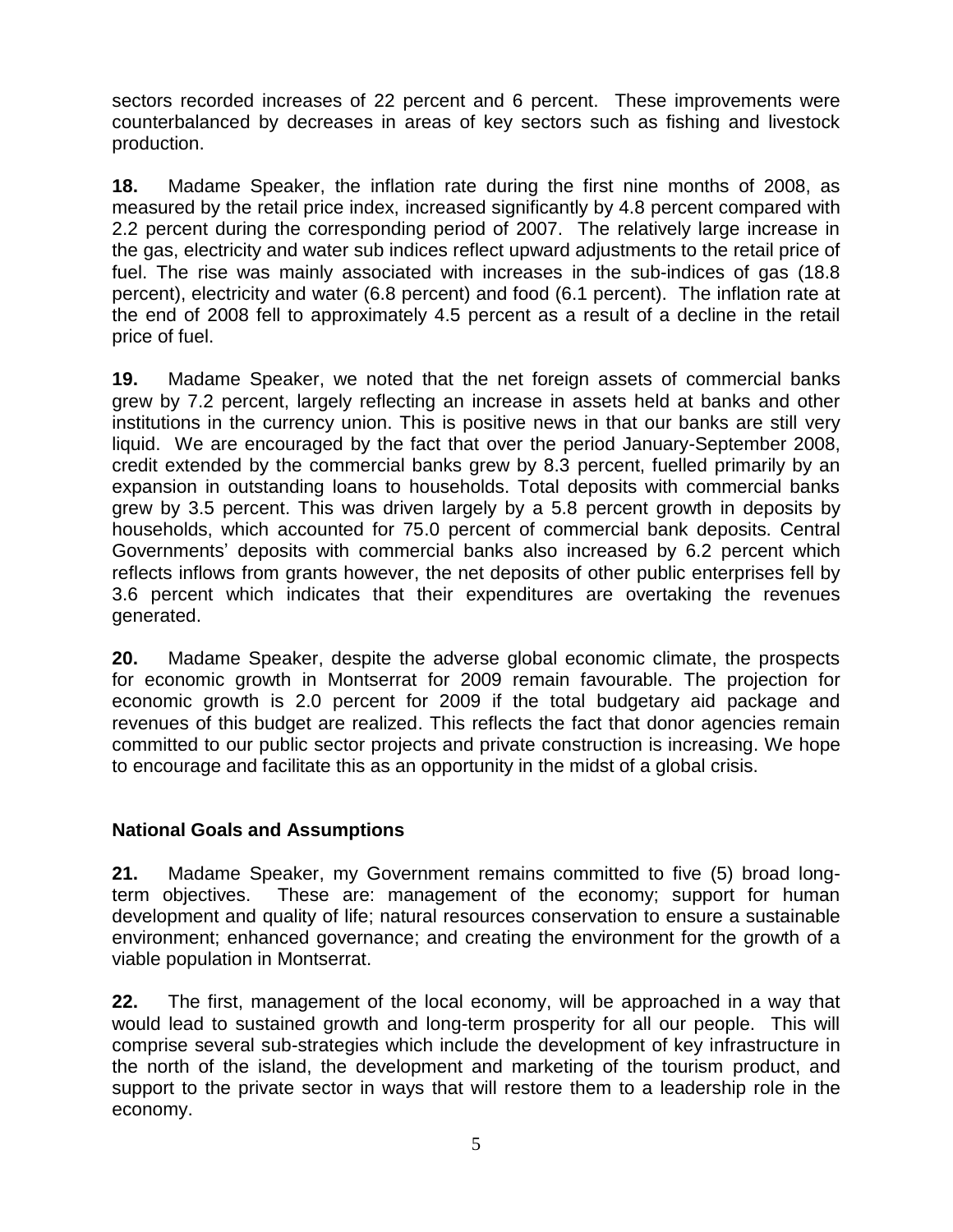**23.** With the prediction that the price of energy will increase in the future, a critical part of our economic survival lies in the development of alternative energy sources; and this we intend to vigorously pursue. A final pillar of our economic management plan is food security as a means of insulating us in some way from external shocks and circulating our scarce resources more efficiently among the local population.

**24.** Mr Speaker, when these objectives were agreed, the underlying assumptions were that the world economy would have been growing between 2.0 percent and 4.0 percent, investment capital would be available, employment would increase, energy prices would remain high, and that this development would enable Government to further support agriculture production leading to greater use of the public market and the whole country would benefit from import substitution.

**25.** Madame Speaker, you will note in the economic review that these assumptions are no longer valid. We will therefore have to make some adjustments to our programmes.

**26.** The second national objective is aimed at designing programmes and institutions that support human development and quality of life. The strategies to achieve this in the short and medium-term will be to provide and encourage a wider range of housing solutions through public and private endeavours and to provide and promote health and wellbeing through a variety of education, cultural, sports and entertainment programmes. It is recognised that underpinning these key strategies was the need for physical infrastructural facilities in health, education, sports and entertainment. There is also the need for the softer side solutions involving a focus on family, improved working environment and care for our senior citizens and those that are vulnerable.

**27.** Our underlying assumptions are that we would be able to attract and develop the capacity to deliver these programmes. We intended to work through social institutions, group and individual efforts to ensure the sustainability of approved programmes. Clearly, there is an assumption that project funding would be available at the level that would allow us to replace the infrastructure that we lost through volcanic activity and to address these critical needs that remain after thirteen (13) years. This objective remains a challenge as we seek to balance our needs against available resources, institutional capacity, the social dynamics of the island and changing attitudes.

**28.** The third national objective relates to our actions to conserve our natural resources and to ensure that our environment is sustainable for future generations to enjoy. Given that we live within a hurricane zone and with an active volcano, we must take a proactive approach to disaster preparedness, mitigation and rehabilitation. This will be done through enforcement of legislations, effective monitoring and the continual development and fine-tuning of systems and procedures.

**29.** The assumptions are that the necessary funding will be available to meet the various threats and challenges; and that the monitoring and management of the institutions involved will remain efficient and effective.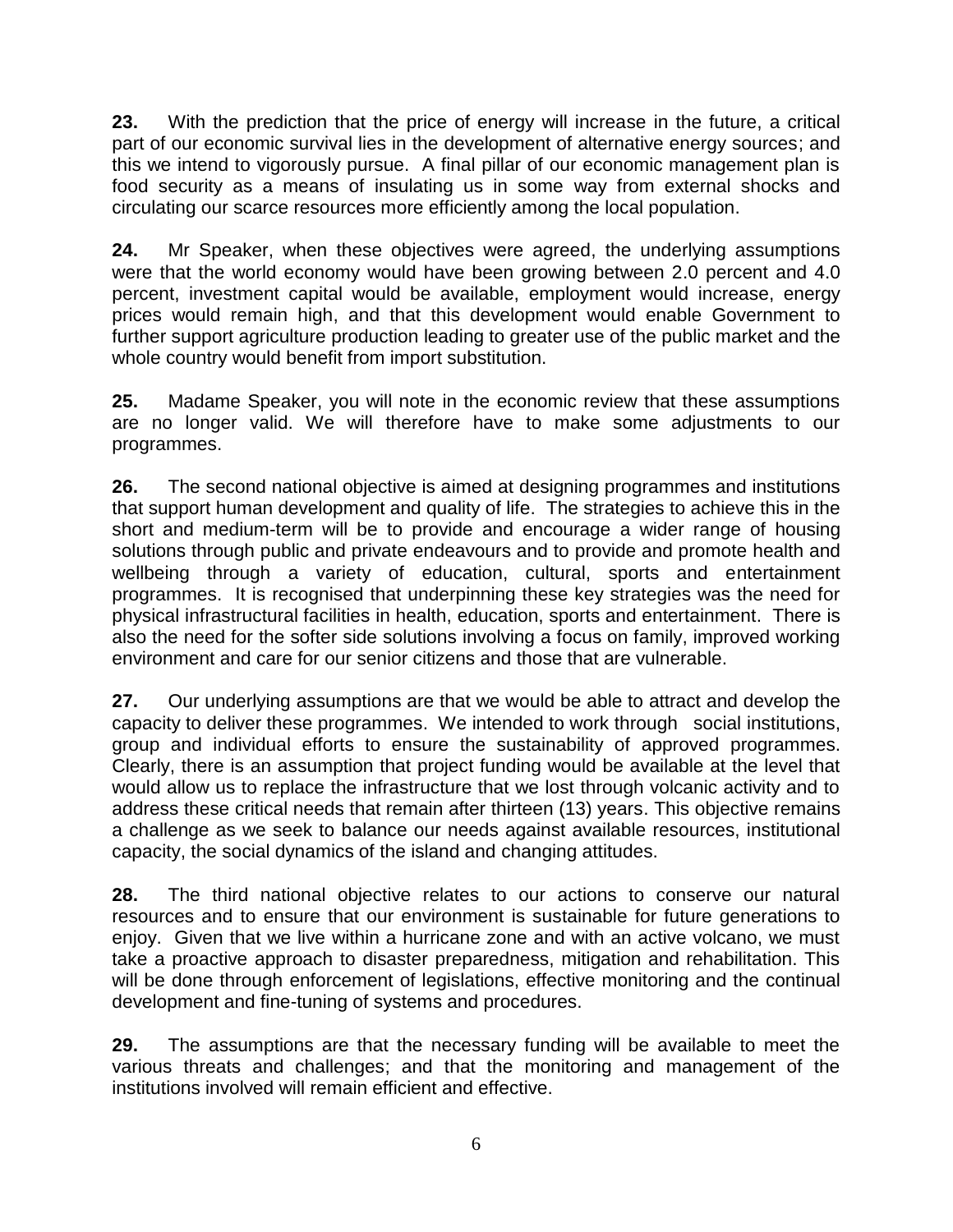**30.** Madame Speaker, the fourth national objective is our commitment to maintain and improve effective systems of governance nationally and within the public service. This will include improvements to the legislative framework, modernising the public service systems, maintaining law and order and maintaining effective relationships with our development partners both regionally and internationally.

**31.** The assumption is that there will be continued funding and support for the reforms and that local capacity is enhanced to effectively build the relationships we seek and to identify and pursue the opportunities that will assist us in the longer term.

**32.** Finally, Madame Speaker, my Government remains committed to increasing the population even though this will be a difficult task at this time. We are in many ways locked in a vicious cycle. We need sustainable investments to create employment to ensure that our people remain on island and are able to pay their mortgages and utilities, buy food and clothing and afford fuel consumption. Unfortunately, businesses require a viable population or customer base to justify their investment.

**33.** The assumption we make here, is that once we have in place the required population, labour and immigration policies, there are programmes that can be implemented to increase the population in the short, medium, and long-term. As we move forward, we will explore some of the specific actions required.

## **Barriers and Risks**

**34.** Madame Speaker, I wish to consider some of the factors in the internal and external environment that will shape, impede or propel our economy in 2009 and beyond.

**35.** We cannot bury our head in the sand and pretend that we will not be affected by the changes that are occurring world-wide and that these will create barriers to our development. Clearly, the lack of credit and downturn in economic growth in major capitals throughout the world will reduce, if not stop many foreign direct investment flows and private remittances. With unemployment levels rising, the development of tourism will be a challenge in the short to medium term, but we are hopeful that with the resolution of our access problem, this hurdle can become less of a challenge.

**36.** There are also a number of risks that can prove quite costly. The first is foreign exchange risk on British aid (both budget support and capital aid). When we first negotiated support with the British Government for 2009, the rate of the Eastern Caribbean (EC) dollar to the pound sterling was five dollars and twenty five cents (\$5.25). This has now fallen to three dollars and eighty cents (\$3.80). Madame Speaker, this had the impact of reducing the aid by over twenty seven million (\$27m). There are other market risks associated with certain commodities – energy, steel and food items – that can reduce the effectiveness of some of our programmes. Finally, there are also natural risks associated with our geographic location here in the hurricane zone and from having an active volcano; these can cost as much as 15.0 percent of GDP or more. Our plans must therefore be responsive to these possible changes while we hope for the best outcome.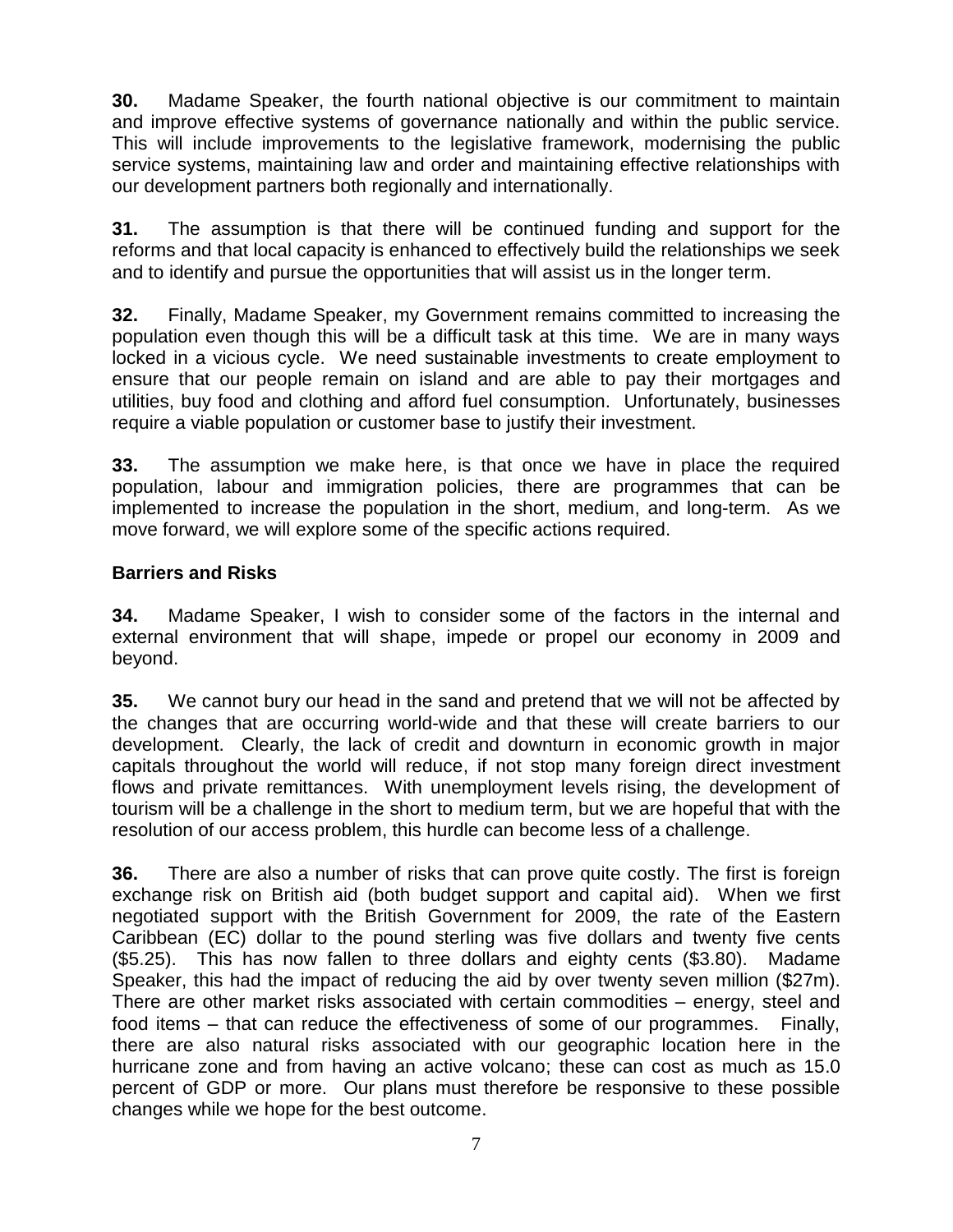## **GOVERNMENT CURRENT AND PROPOSED ACTIONS**

**37.** Madame Speaker, having outlined the strategic direction my Government wishes to take, I will take the time now to highlight some of the programmes put forward by the individual ministries and departments that will be undertaken in 2009 and show how the programmes are linked to our strategic intentions.

## **Economic Management and Financial Stability**

**38.** Madame Speaker, in 2009 a three pronged strategy will be employed to effectively manage the economy in these challenging times. In the short term, a number of projects will be implemented that will begin to generate employment and economic activity. Alongside these will be programmes in key sectors and these will be aimed at providing sustainable economic growth in the medium to long term; and the final strategy is aimed at managing the size of the public service in relation to the private sector.

**39.** Historically, this economy thrives best when the construction sector does well and you will note that this is true globally in the design of the stimulus packages of several countries. It is for this reason that infrastructure development will be used as the short term driver for stimulating economic activity and employment generation.

#### **Infrastructure development**

**40.** In this regard, Madame Speaker, plans are in place in the Ministry of Communication and Works to implement a fourteen million nine hundred thousand dollars (\$14.9M) roads programme. The project will run over a two year period and entail resurfacing of significant portions of the main road from Salem to St. John's and upgrading of the Asphalt Plant. The Ministry will manage it in a way that will maximise local employment and engage every Montserratian who is willing to work in this area.

**41.** In addition, Madame Speaker, my Government has also received two hundred and twenty five thousand dollars (\$225,000) in funding from the Caribbean Development Bank for the paving/resurfacing of the Shinlands road. This has been a problem for residents in this area and this will certainly bring some measure of hope to this community.

**42.** Another key infrastructure project is the construction of accommodation for government offices. DFID has approved the Project Concept Note and construction work on at least three buildings will commence in the latter half of 2009. Work is ongoing to get the detail drawings and estimates ready and will form part of a supplementary appropriation brought before this Honourable House in a few months. These buildings will provide permanent accommodation for the Ministry of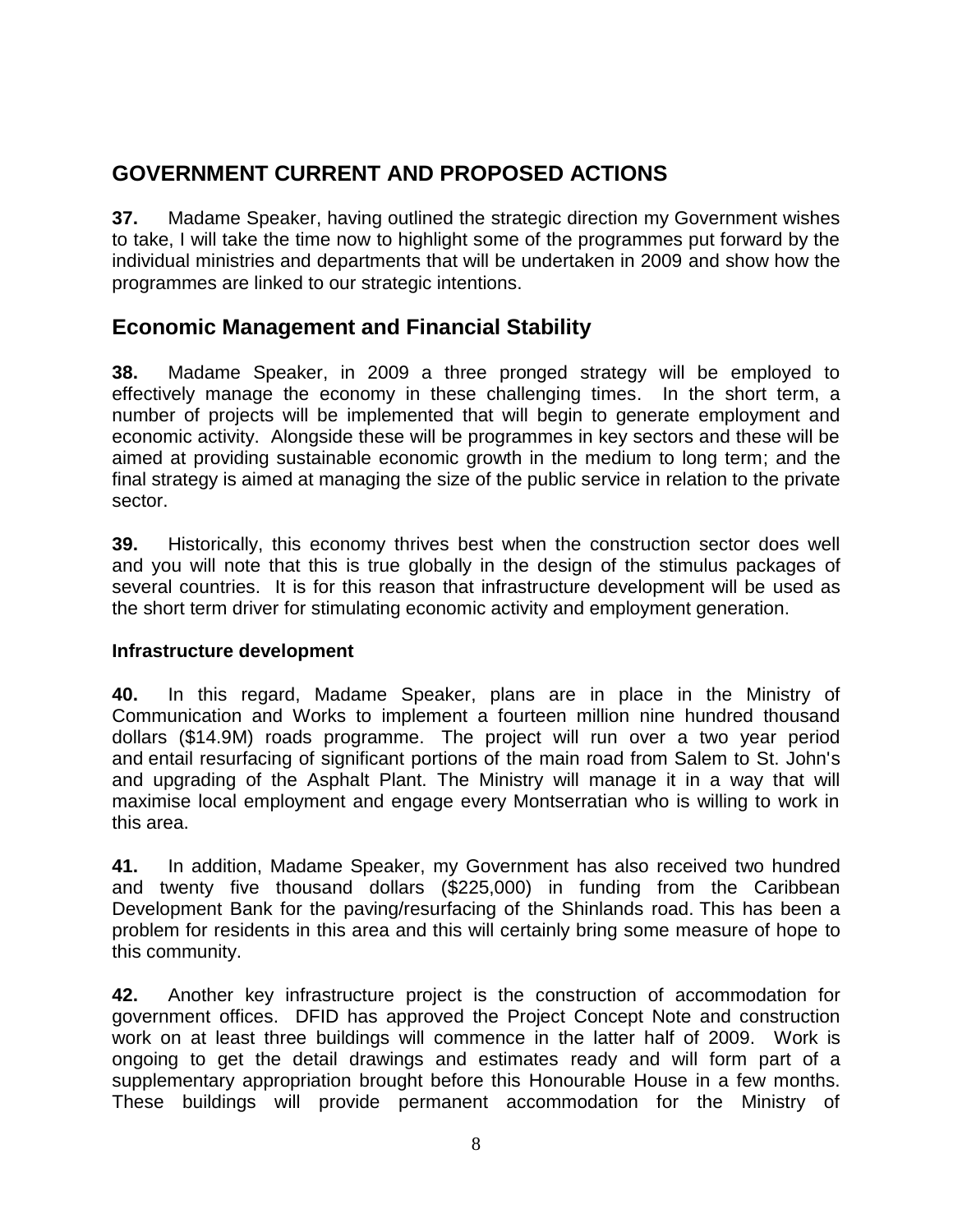Communication & Works and provide more permanent offices at Government Headquarters.

**43.** In order for the Ministry of Works to take forward these projects, Madame Speaker, my Government has embarked on a three year programme to strengthen the PWD mechanical workshop and its management organization, together with the procurement of strategically important pieces of plant and equipment. The equipment includes excavators, graders, backhoes, wheel loaders, bulldozers, patching units and bitumen sprayers among others. This project is in line with Government's key Sustainable Development Plan (SDP) priority to equip fundamental public sector agencies to provide efficient, business-friendly services. The total project cost is seven million eight hundred thousand dollars (\$7.8 m).

**44.** Some two hundred and thirty six thousand dollars (\$236,000) has already been approved as pre-project expenditure and is being spent on the installation of a computerized data management system, the provision of related training and the purchase of essential tools and equipment urgently needed by the workshop.

**45.** Madame Speaker, access to Montserrat continues to hinder our development. The sea-based development, which includes a jetty and breakwater, will be one of the most critical economic infrastructures to be constructed in the north of the island and will set the tone for future development of the area. To date, we have allocated in excess of five million Euros (€5m) for port development under the European Union Trade in Services Support Programme. There is also a commitment from Department for International Development (DFID) to provide supplementary financing for the Port Project. You will recall that in 2008, Halcrow undertook a port study which presented five options for Port Development at Little Bay. Subsequently, tenders were invited to undertake detailed design of the preferred option for port development which includes a breakwater facility. The designs will take approximately six months to complete which would allow construction to commence early in 2010. During this year, the Government of Montserrat (GoM) will focus on ensuring the port design work is completed through the engagement of a firm that will also cost the project.

**46.** Madame Speaker, despite delays, progress has been made with respect to other areas of port development. I am also pleased to announce that the port development landside project (Port Paving and docking ramp) is scheduled to be completed and be in full use by May 1, 2009.

**47.** Madame Speaker, the Terms of Reference for the soon-to-be-appointed Access Coordinator includes assisting with the development of facilities for travel to and from Montserrat. He or she is expected to play an important role in early provision of facilities at Little Bay to increase the arrivals of yachts, cruise ships and freight vessels. The major focus however will be to resolve the air access problem that we currently experience.

**48.** Again, Madame Speaker, the Little Bay Town Centre Development project is on the way and Phase 1 is scheduled to be completed by September 2009. This twenty two million dollars (\$22m) dollar project will provide the road network and utilities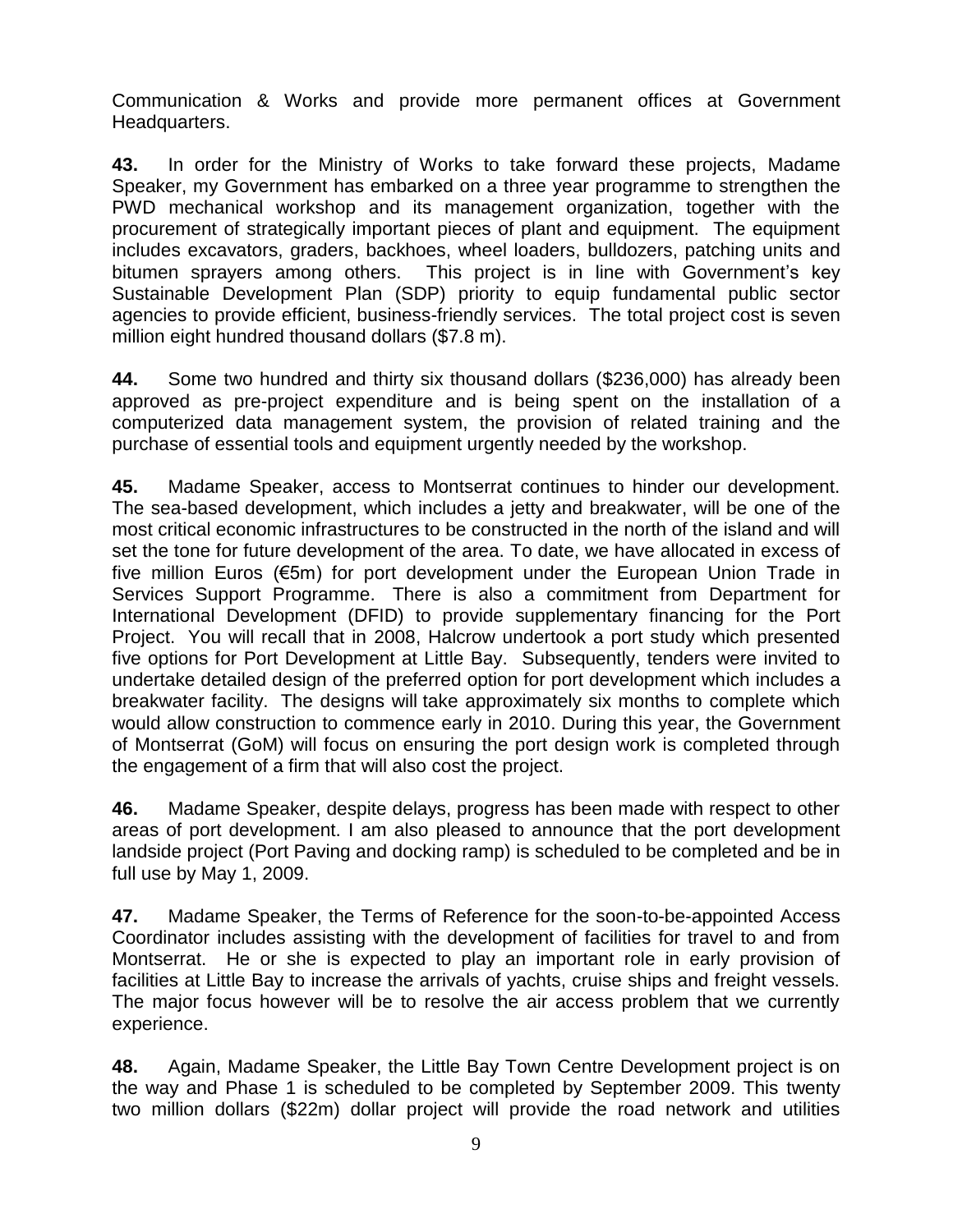necessary for developing the area as the new town centre. This area covers Phase I of the development and will be vested in the Montserrat Development Corporation (MDC) which will be responsible for its development into a 21<sup>st</sup> century town that is consistent with our development philosophy which provides for a high degree of local ownership.

**49.** In this regard, the MDC will manage the five million dollars (\$5m) Private Sector Development (PSD) project which will continue through to 2011. The SDP for the island stresses the importance of the rebalancing of the economy away from public sector dominance to a commercially-led one. We are convinced that this can only be achieved if the private sector is given the tools and the appropriate environment to foster sustained growth. Therefore, Madame Speaker, the PSD Project must be seen as the principal Government vehicle for achieving this and be fully supported to do so.

**50.** The project, which has nine components including business counselling, business training, business consultancy fund, loan guarantee fund, enterprise equity fund, investment promotion, export promotion, business premises and support for public services are good candidates for outsourcing. These are all critical tools to be used in the rebirth of the private sector.

**51.** Madame Speaker, in order to get these private sector support initiatives buoyant, a well functioning Montserrat Development Corporation becomes essential. The GoM and DFID are therefore working closely to ensure that an effective management team is in place to make this a hub for private sector support in Montserrat.

## **Targeting Long-term Growth: Sector Development Strategies**

**52.** Alongside our short term activities, that is, implementation of infrastructure projects and the provision of business support, is the second set of strategic actions. These relate to programmes targeting key development sectors which remain at the heart of Montserrat's economic sustainability. These are: Tourism, Mining & Quarrying, Telecommunications and Agriculture.

## **Priming the pump in the Tourism Sector**

**53.** Madame Speaker, our development strategy identifies tourism as the lead sector that will place us on the path of sustained growth. To date, several steps have been taken to increase visitor arrivals despite the continuing challenges of transportation access between Antigua and Montserrat. There is no denying that the costly and unreliable air service has damaged our efforts to effectively market tourism and to significantly benefit from the expenditures made so far in this sector.

**54.** Madame Speaker, we have launched an initiative in the Tourism Challenge Fund. The fund was launched with massive media coverage on island followed by marketing and advertising campaigns that were conducted and completed by the end of October 2008. Applicants seeking grants from the Fund had to show that their project would lead to increased visitor numbers, increased visitor satisfaction and increased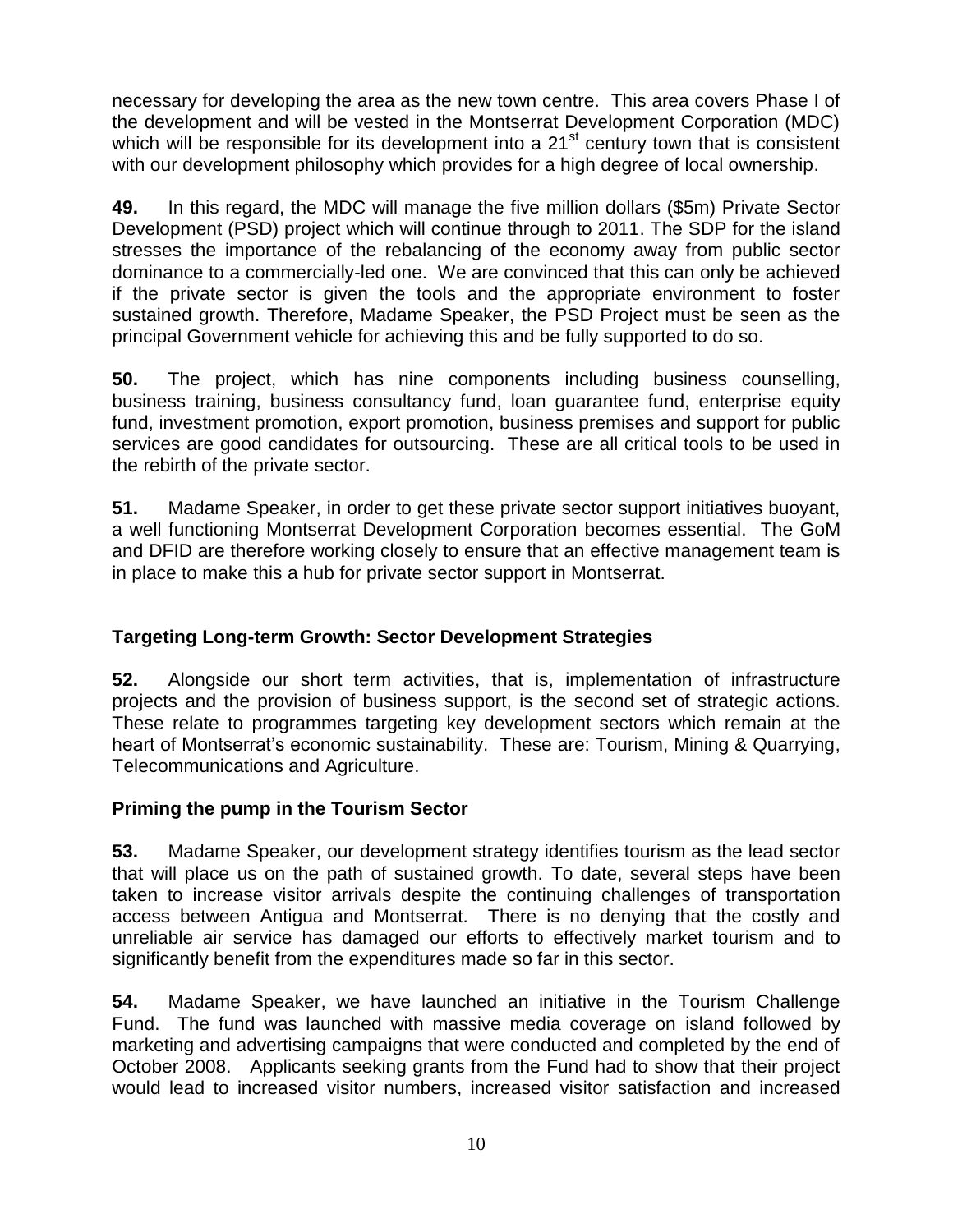visitor expenditure. On January 30, 2009, 16 successful candidates were announced. The successful applicants have already started receiving grant disbursements.

**55.** The second round of the Tourism Challenge Fund will commence in the second half of 2009. It is envisaged that the grant funding of just under one million four hundred thousand dollars (\$1.4m) to small business owners will make a significant contribution to the Tourism sector and Montserrat in general. It is estimated that approximately 166 jobs will be created as a result of this scheme with direct injections into the economy of approximately two million eight hundred thousand (\$2.8m).

**56.** The success of the applicants is one thing, but I am sure that there would be much more success for the island when the innovative ideas are implemented and lead to the results of increasing visitor numbers, visitor satisfaction and/or increased visitor expenditure on the island for the foreseeable future. Every taxi driver, shop-keeper, maid, craft maker and the general retail business community will share in this success of our island.

**57.** Madame Speaker, during 2008, the Montserrat Tourist Board (MTB) secured approval for the plans for a new beach facility at Woodlands Beach and selected a contractor for the safe removal and disposal of the existing asbestos roof. The project has been handed over to the Montserrat National Trust for completion during 2009.

**58.** Madame Speaker, a key component of our Tourism development strategy, is the recreation of facilities to revive residential tourism during the winter months. We will continue to actively assist in the establishment of a golf course in the developable northern 17 square miles of Montserrat. We hope that with the easing of the credit market that this project will become a reality.

**59.** Another key component of the tourism development strategy is the early completion of a safe inland marina at the Piper"s Pond area to accommodate yachts and the tenders of cruise ships. With this in mind, we plan to expand the number of attractions available to day visitors. We wish to add to the Montserrat Volcano Observatory (MVO), the Montserrat National Trust Centre and the Jack Boy Hill viewing site. The restored Carr"s Plantation Archeological site, quality performances at the Montserrat Cultural Centre, an OECS Climate and Volcano Observatory on the Silver Hills, and a Brimms Ghaut/Marguerita Bay wind and biofuel energy research project are ideas being considered.

**60.** Madame Speaker, I have a special interest in Disaster, Eco and Sports Tourism. The courses of the proposed Institute of Disaster, Research Education and Management of the Montserrat Community College, the Blake"s Football facility when complete, and the International Cricket Field and recreation centre at Little Bay, when the bathrooms and pavilions are complete, all have the potential to host many regional and international events that will attract many visitors to Montserrat.

**61.** We recognise that much more work is required in developing and managing our festivals, Christmas, St Patrick"s and Calabash - as part of our tourism product and that greater effort is needed in presenting a holistic view of the variety of things one can do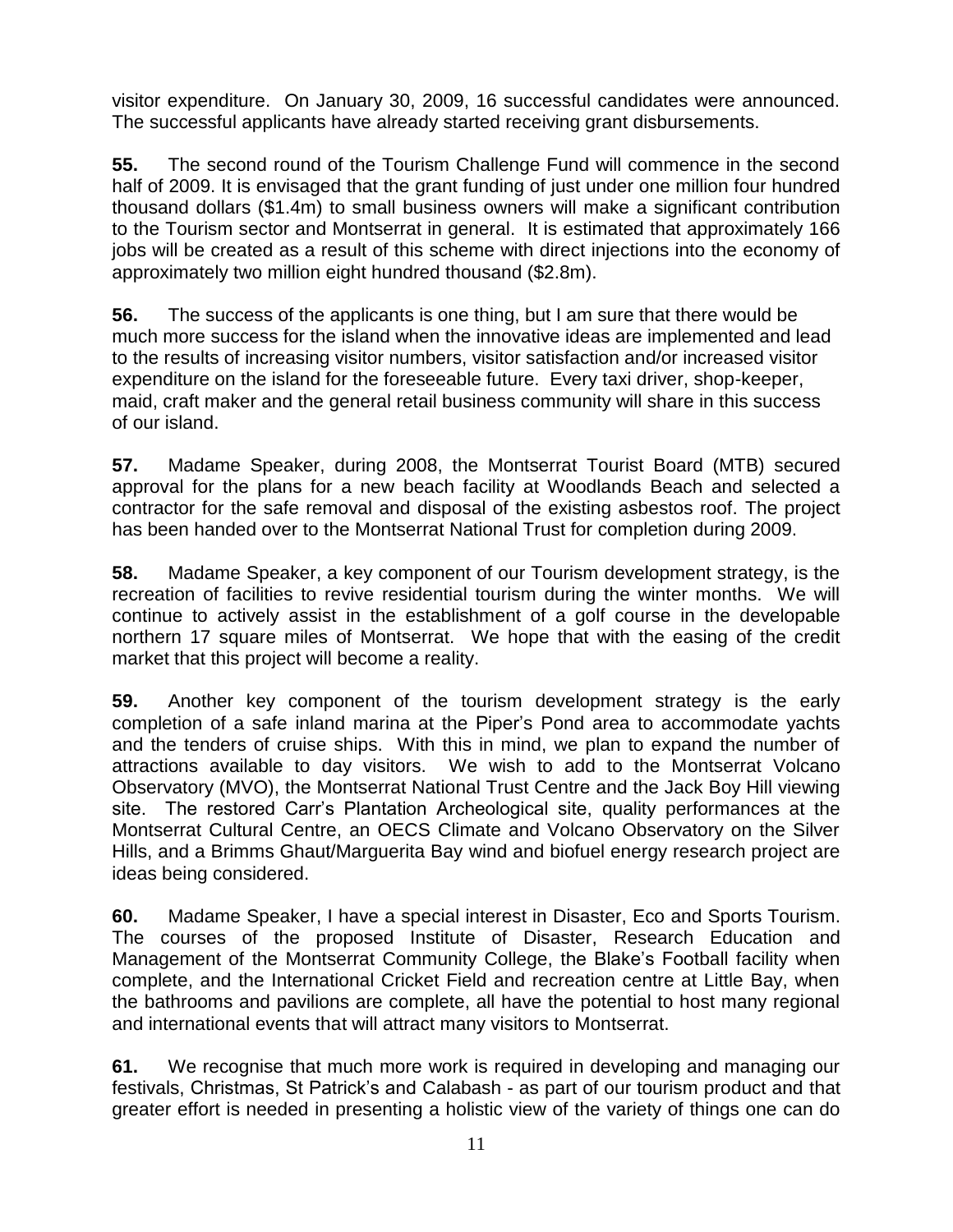on island. Hopefully, we can package the products, market them and sell the Montserrat experience. In this area, we acknowledge the work of the HOST programme in preparing interested persons by improving their knowledge about the island and providing the platform for greater professionalism in the hospitality industry.

### **Diversifying the Telecommunications Sector**

**62.** Madame Speaker, you are aware that we now have the Info-Communications Bill before this Honourable House, which repeals the 1951 Telecommunications Act, CAP 192. The approval of this instrument by the Legislative Council will pave the way for market liberalization in the communications sector.

**63.** My Government sees telecommunications as a critical component in the development of the Information, Communication and Technology (ICT) sector. Therefore, while we intend to rationalise our incentive programmes in this area, innovation and investment in technologies that would give Montserrat a competitive advantage will be considered favourably for government support.

**64.** Liberalization in this sector has the potential to facilitate a major change in our ICT infrastructure and the way we do business on island. Our vision is that this step will assist us in:

- a. attracting and increasing investment on island;
- b. improving access to telecommunication services;
- c. providing greater consumer choice and better prices;
- d. promoting infrastructure development, particularly increased customer connections and improvement in the quality of service; and
- e. increased public revenues through taxation, licenses and spectrum fees.

**65.** Madame Speaker, already, two licenses have been issued for the purpose of Frequency Modulation (FM) broadcasting stations. These licenses were issued under the old Telecommunications Act and will be valid for one year in the first instance or until the new Info-Communications Bill comes into force. There are a few more applications for Internet Services and for FM broadcast licenses to be considered during 2009. These applications confirm the potential for development in this area and we intend to pursue them as good sources of revenue.

#### **Mining and Quarrying: Building hope from Ashes**

**66.** Madame Speaker, the mining and quarrying sector continues to be one of our strongest areas of growth and is fast becoming the most important export sector on Montserrat. This is a source of foreign exchange, employment, income generation and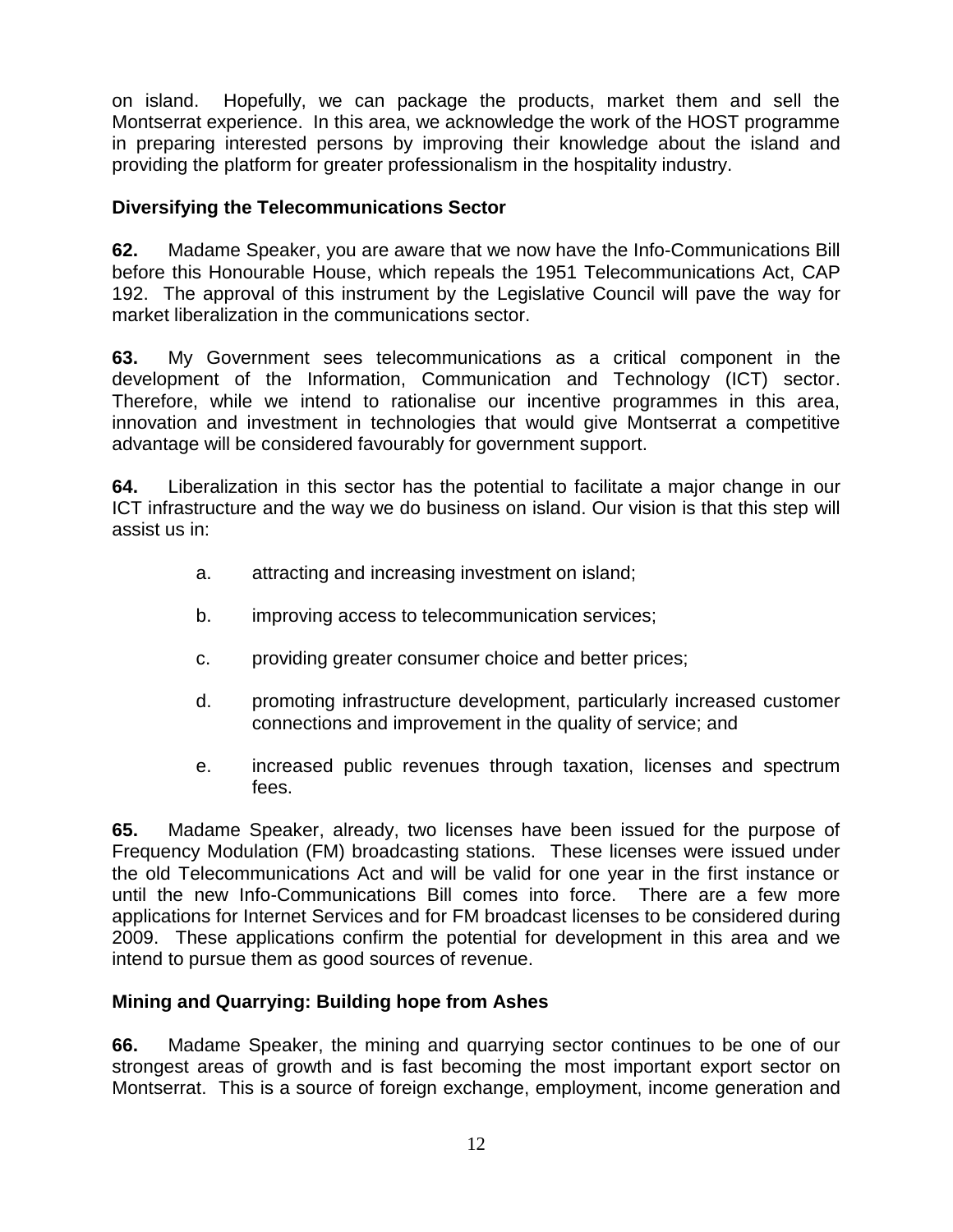economic activity, and it is Government"s intention to provide the appropriate environment to foster further growth in this sector.

**67.** To date, the development of this sector has resulted in a deterioration of our road networks. It is, therefore, essential that we reduce the costs to our Government in the long term. The strategy for the future will be to encourage development of jetties closer to the mining and quarrying sites. This will not only save government millions of dollars in road repairs but lower the cost of exporting this material.

**68.** We also intend to review the royalties currently charged for mining rights but we recognise that many of the companies have lost substantial business as a result of ongoing volcanic activity and have had to cope with the high cost of fuel and wear and tear on much of the equipment. We are also mindful that with significant reductions in foreign investments as a result of the credit crisis, in 2009 exports may fall drastically.

## **Securing Food Security through increased Agricultural Production**

**69.** Madame Speaker, the inclusion of this strategy in the Sustainable Development Plan reflects the importance attached to this area during the consultations. The first and foremost aim is continued employment for those persons who depend on farming to feed their families, the second is food security, and the third is import substitution.

**70.** You will note Madame Speaker, that the output of vegetables and root crops increased by 8.9 percent coinciding with improved access to land under cultivation and the construction of feeder roads in major farming communities. To this end, Madame Speaker, the department will pursue programmes that will increase crop production and encourage the planting of fruit trees. At this point, Madame Speaker, I wish to express profound thanks to the Government of Trinidad and Tobago and the Petroleum Stabilization Fund for one million one hundred thousand dollars (\$1.1m) in grants for the agriculture feeder road programme. We expect this investment to result in a further major increase in the output of vegetables and root crops during 2009.

**71.** Madame Speaker, livestock production is a critical component of the agriculture development strategy but it must be managed in a way that it does not become anticrop production. Clearly, untethered or roaming livestock is unacceptable and the department will continue to take steps to reduce this problem. Consequently, the Department will assist livestock producers to introduce semi-intensive management practices, improve productivity and reduce the numbers of free roaming sheep and goats.

**72.** Other areas that will be given special attention are egg production and fisheries. Programmes will be introduced to achieve the Department's goal of achieving self sufficiency in eggs by the year 2010. It was noted that the volume of fish caught fell by 15.6 percent and programmes will have to be put in place to determine the reason for this and reverse this trend.

## **Energy Development & Utility Management**.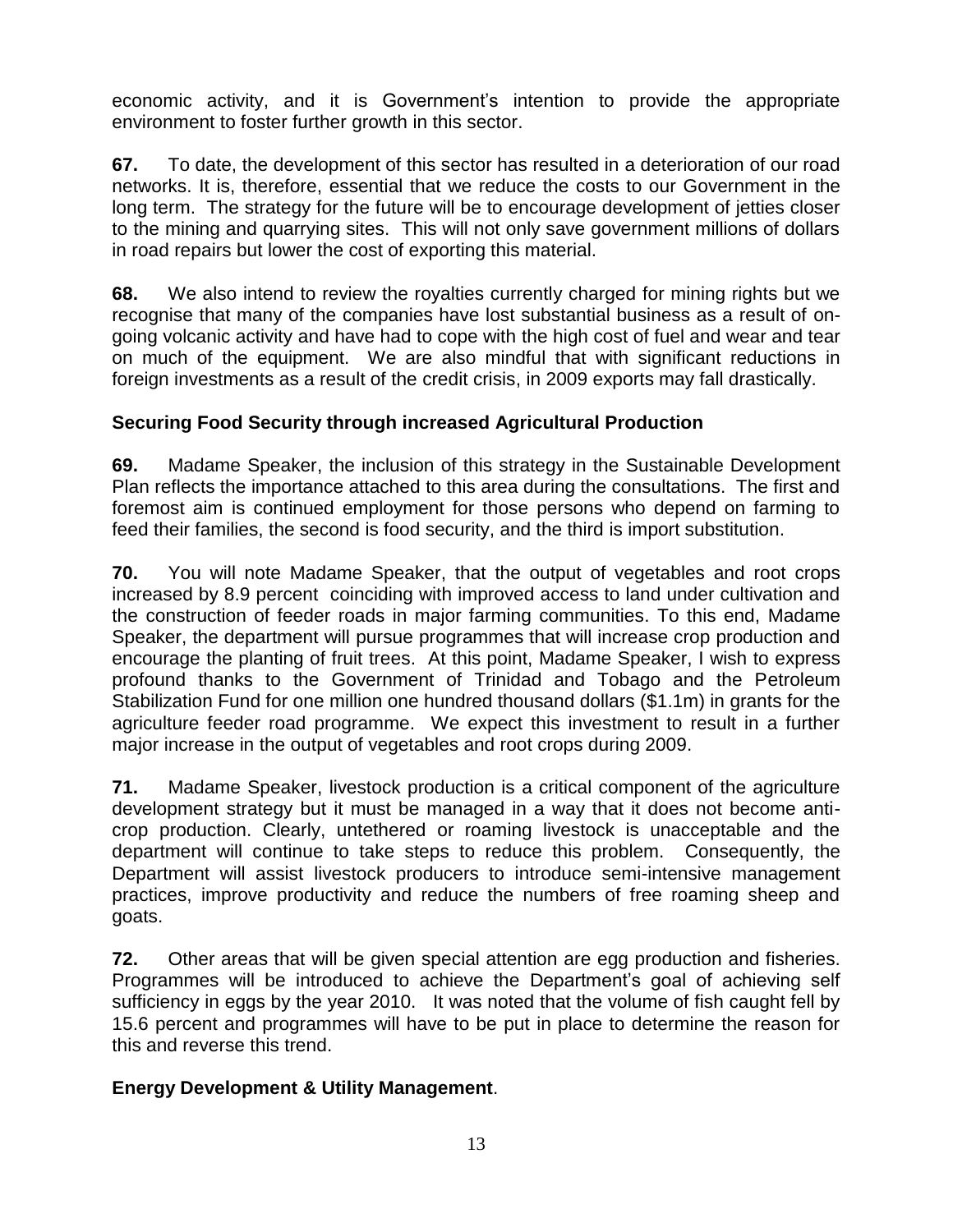**73.** Madame Speaker, the Ministry of Communications and Works (MCW) is keen to provide reliable and affordable energy and water resources to the people of Montserrat. In 2008, a Montserrat Utilities Company was formed to integrate, coordinate and develop a unified power and water development strategy for the future.

**74.** The Ministry has developed and has had Executive Council"s approval for a new energy policy. This will serve to guide the development of all energy resources on island. During 2008, Montserrat Utilities Limited (MUL) continued to face many challenges associated with the operation of containerized high-speed diesel generators for the production of electricity.

**75.** Issues of reliability, an unfavourable operating environment and the very high cost of maintenance continued to be major concerns for the utility company. This Government continues to explore the potential for geothermal energy and recently a contractor with experience in geothermal exploration, EGS Consulting Inc. has been retained to undertake the exploration phase in our bid to develop this area. My Government with support from DFID has allocated approximately eight hundred thousand pounds (₤800,000) to this activity.

**76.** Madame Speaker, to ensure that this exploratory phase proceeds promptly, Government of Montserrat will provide an alternate low risk road route from Isles Bay Hill to Foxes Bay and Richmond Hill areas. Funds have been provided for this by the Petroleum Stabilisation Fund and we have received permission from the Montserrat Company to establish this route, which had been planned many years ago.

**77.** Earlier this week, we discussed with a United Nations Development Program (UNDP) delegation, a proposal for a wind and bio-fuel energy research project to supply the areas of Look Out and Drummonds. This has the potential to reduce our dependence on fossil oil fuel and reduce the cost of electricity for consumers.

## **Water and Waste Water Operations**

**78.** Madame Speaker, I am delighted to report that the final Phase of the Water III Project was completed in December 2008.

**79.** The aim of the project was to replace and upgrade the water distribution network, increase storage capacity, install rain gauges, upgrade and repair spring catchments, locate aquifers and develop underground water at Belham, construct new pump stations, construct access roads and train staff to operate and maintain the system.

**80.** A Hydro-geological Survey was carried out to determine the favourable sites of groundwater in the north. The survey indicated that all seven sites explored do have some underground water. However, actual drilling and testing would have to be done to determine the quality and quantity of water available. Extensive work was done at a number of springs to construct and repair catchment areas. Concrete access roads were constructed to facilitate maintenance at a number of storage facilities.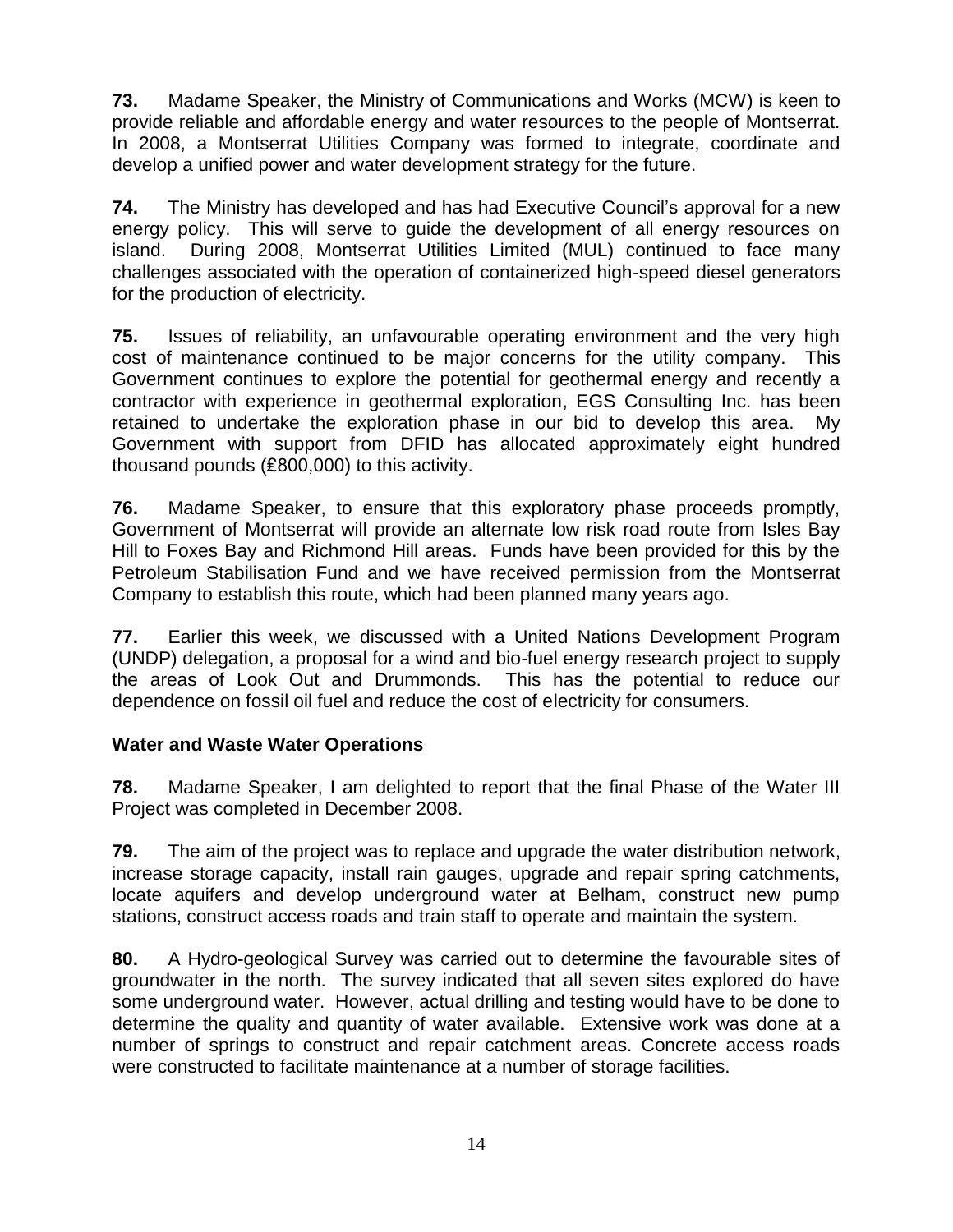**81.** A project has been recently approved for improvement works to spring sources and water storage facilities funded by the Government of Montserrat and the Caribbean Development Bank. Work on this sub-project commenced in February 2009.

**82.** We have confirmed that significant supplies of water are going to waste from the Corbett Springs near Molyneaux. This is water that once supplied the areas of Trants, farms and Spanish Point. We intend to explore ways of harnessing these supplies for distribution in the areas between Jack Boy Hill, St Johns, Look Out, Silver Hills and Little Bay.

**83.** During 2009, GoM will also transfer the sewerage treatment operations to MUL. This is being done to concentrate the operations in the area where the necessary expertise resides. This will also ensure that a holistic approach is taken in terms of natural and waste water management.

**84.** The Government of Montserrat wishes to express its sincere appreciation to the employees of MUL, who despite the many challenges, continue to ensure that the island"s electricity, water and sewage disposal needs are adequately met.

## **HUMAN DEVELOPMENT & WELL-BEING**

**85.** The ultimate aim of economic development is to create opportunities through which people will be able to enjoy a reasonable quality of life. It is for this reason that people are at the centre of our programmes. Our aim is to ensure that the opportunities exist for every citizen and resident who can through their own efforts enjoy a reasonable standard of living. Madame Speaker, notwithstanding this, in circumstances where persons are unable to help themselves as a result of some event or vulnerability, Government will intervene and assist in order to maintain an acceptable social safety net.

## **Improving access to education**

**86.** Madame Speaker, in this regard we continue to invest in education to provide our people with the tools to live productive lives. It is for this reason that we invest over ten million dollars (\$10m) in education and training endeavours. Madame Speaker, the more we expand our knowledge, the more we come to recognize that the challenges we face are not insurmountable. We become creative, new ideas evolve and these bring solutions. Through education and innovation we will seek to create a culture of entrepreneurship and strengthen local industry on Montserrat.

**87.** In 2009, we will continue to target resources to improve the education infrastructure that supports the development of our children and helps them to reach their full potential. Madame Speaker, some repair and repainting work was done on some of the schools during the summer of 2008 and we intend to continue these renovations and improvement works in 2009.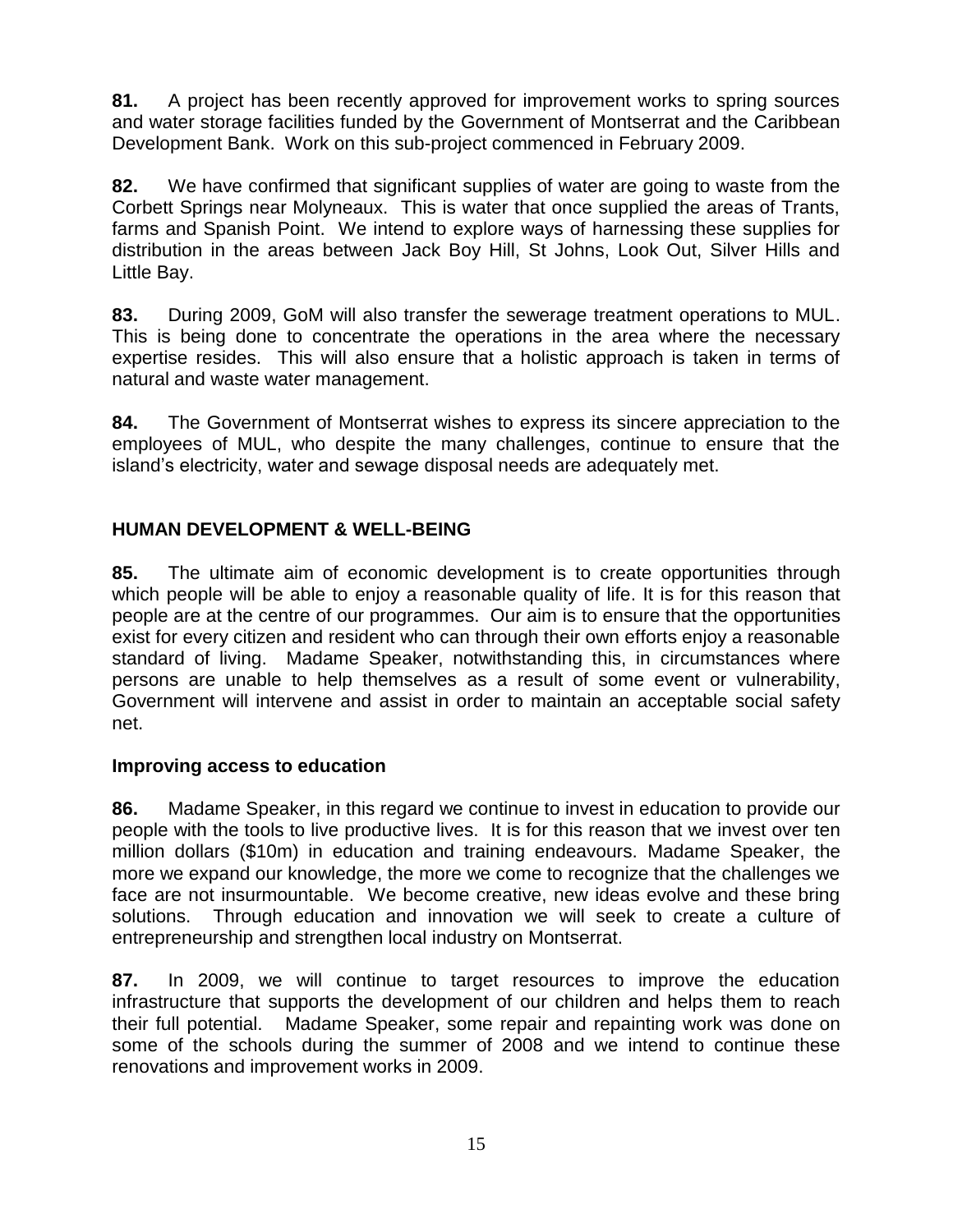**88.** The construction of the new Salem Early Childhood Centre was completed at a cost of approximately one million two hundred thousand dollars (\$1.2m) and the building was handed over on 5<sup>th</sup> February 2009. The Salem Community and the teachers have benefited from this new and modern facility because of funds provided under the Basic Needs Trust Fund (BNTF). Work on the expansion of the St John"s Day Care Centre is expected to be completed during this year as well.

**89.** Madame Speaker, my Government is proactive in its response to ensuring that adequate infrastructure is in place to meet the educational needs of thriving communities. The Lookout community is expanding and the school facilities are now inadequate. In 2009, we will see the start of infrastructure works to improve the Lookout Primary School compound and the Brades Primary School.

**90.** The Ministry of Education will also advance plans to secure a new site for the Montserrat Secondary School (MSS) in the north. We will shortly introduce the pilot phase of the levelling system and advance the Lower Education Achievement Project (LEAP) to help students cope with the transition from primary to secondary school. This programme is complemented by the work of the Pupil Support Unit which provides much needed support services including remedial reading, behaviour modification and social and emotional development. Learning support is also provided for students with language difficulties, challenging behaviours or other special needs.

**91.** The national library continues to improve its service to the public with the introduction of the Alexandria Database Management system which allows the library to have real time, in-house access to its holdings. Customers will now be able to access this directly from the comfort of their homes to request and reserve available material. The development of the library's website will facilitate the library's advancement towards other electronic databases and e-books. We are currently focusing on improving the systems so that they can be easily transferred to a purpose-built permanent building in the Little Bay Town Centre.

**92.** Madame Speaker, you can see that this government is trying to provide the support necessary for every child to develop his or her true potential.

**93.** We are also proud of the growth that has taken place at the Montserrat Community College (MCC). The college now offers a full-time Advanced Level Programme and a Nursing Assistant Programme as well as several Part-Time Programmes.

**94.** The MCC also continued to expand its programmes and courses to meet the training needs of the Montserrat community. This academic year the College"s enrollment in its full-time programmes passed fifty students, a one hundred percent increase over the 2007 enrollment. The Advanced Level courses have also increased from nine, in 2007, to seventeen, which presently includes French, Law, Physics, Geography, Chemistry and Accounts. The College also recorded a seventy-four percent overall pass rate in the 2008 CAPE examinations, with seven students achieving a one hundred percent pass rate.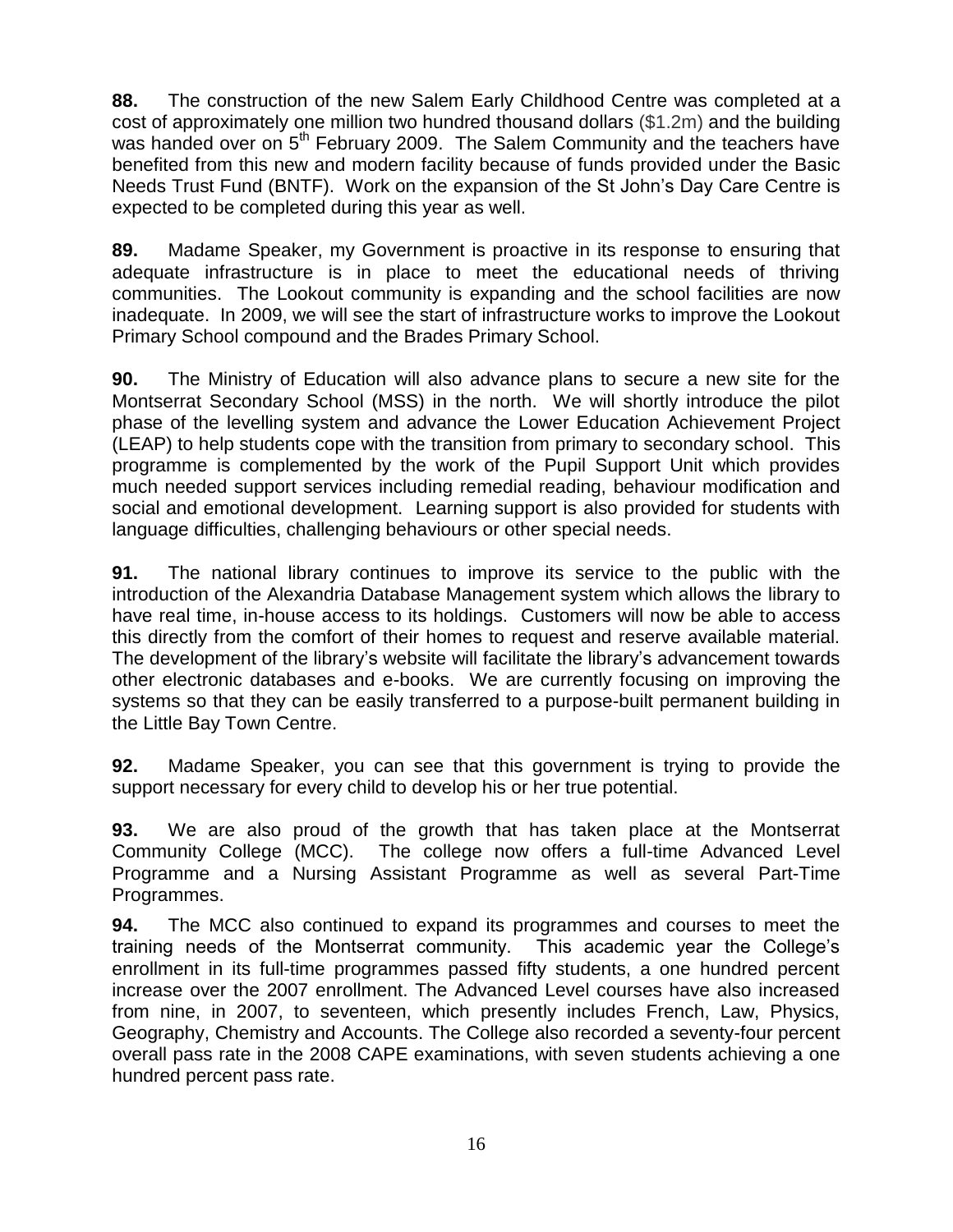**95.** The College continues to facilitate continuing education and training courses either directly as part-time courses or in collaboration with other agencies. The College continues to maintain and expand its external collaboration linkages as a critical aspect of its sustainable development strategy.

**96.** The Caribbean Knowledge and Learning Network (CKLN) provided consultancy support to the national consultations in the process of developing its long-term strategic plan, key to the long-term sustainability of the College but focusing on the use of ICT. Additionally with the support of CKLN, the College participated in a pilot course whereby the Library Attendant was able to take an online course in "Information and Records Management" offered by the Sir Arthur Lewis Community College in St Lucia. As the College continues to pursue this modality to facilitate delivery of additional programmes and courses, and moves to offering some online vocational courses in the not too distant future, our collaboration with the CKLN initiative will be critical to our meeting these goals. For example, the College is presently pursuing the offering of an online course in English for Spanish speaking persons in collaboration with SENA (Servicio Nacional de Aprendizage), the national training

**97.** The major external collaborative training partner of the MCC in recent times, has been the Montserrat Development Corporation, whereby the College has facilitated several training initiatives. Shortly, the College expects to enter into an agreement with the MDC to be responsible for delivering the training component of their Business Development initiative.

**98.** The College continues to be a key stakeholder in the Government of Montserrat"s initiative to establish an OECS Climate and Volcano Observatory in Montserrat, an initiative which includes a training component. Additionally, the College in collaboration with the Disaster Management and Coordinating Agency (DMCA), successfully administered the regionally funded accredited pilot training course in Search and Rescue that brought regional participants to Montserrat. This successful course has become the basis for the establishment of the Institute of Disaster Research Education and Management (IDREAM) as a department of the Community College, which, with external funding, will offer this course and related courses on the international market.

**99.** The College has recently completed its three-year Strategic Corporate and Business Plan. This Plan will guide the developmental activities of the institution for the period September 2008 – August 2011 and provide the College"s stakeholders with the cost implications of these strategic initiatives.

**100.** We intend to, however, focus on a review of the MCC to strengthen its management, to explore options for strategic alliances and to ensure programme relevance. We intend to also move toward increased cost recovery with respect to the operations of the college during 2009.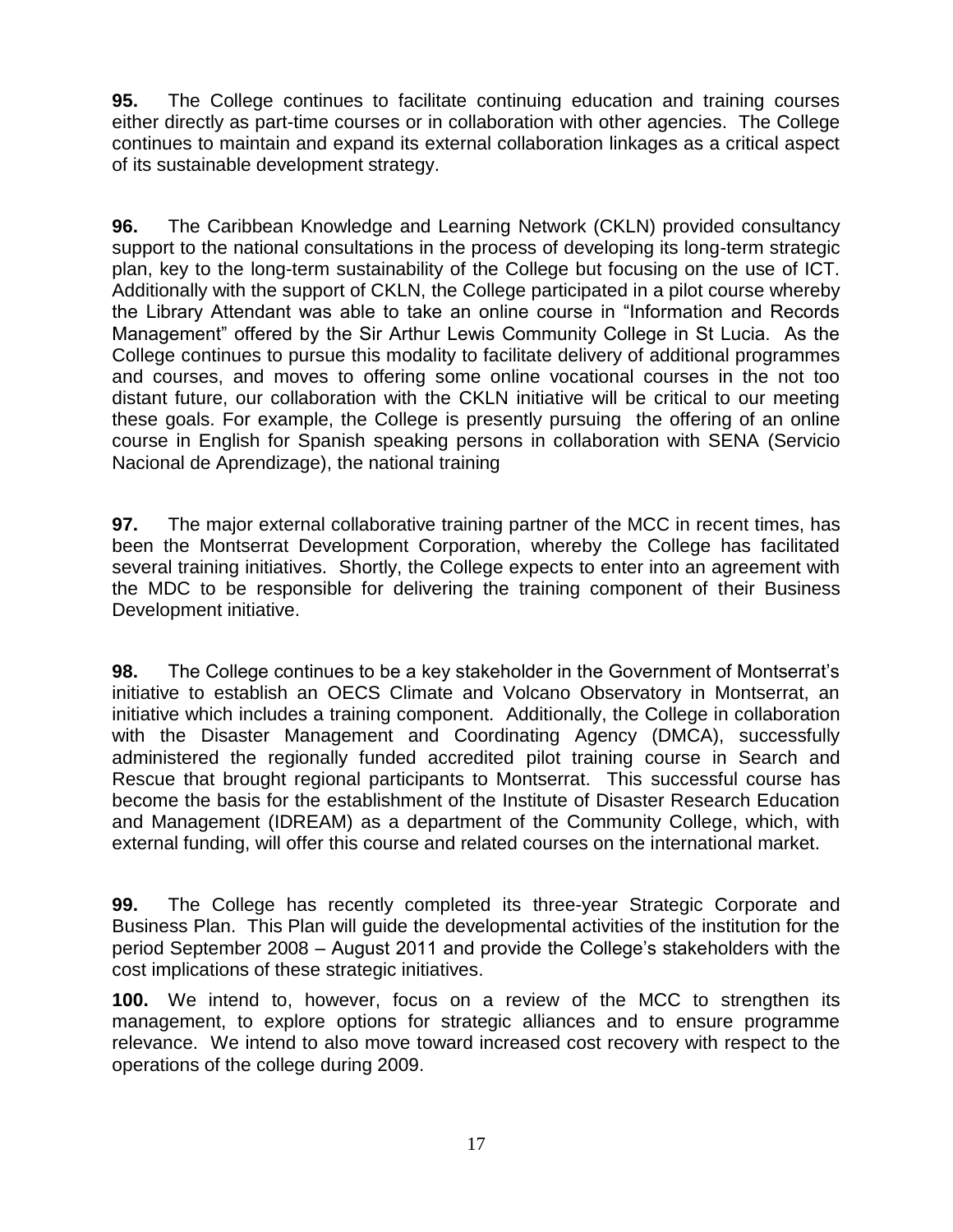#### **Improving access to Healthcare and Social Services**

**101.** Madame Speaker, in 2008 my Government continued its efforts to provide high quality, affordable health care to all persons on Montserrat. We promoted partnerships and explored various funding opportunities that ensured that all persons regardless of their socio-economic situation had access to an essential package of quality health care. Thus, in 2009, our health programme will focus on enhancing routine health provision, strategic health development and project implementation.

**102.** As part of our strategic response to the health issues, my Government will bring before this Honourable House in 2009, two pieces of legislation, namely: the Health Professions Act and the Food Safety Act which will address the existing deficiencies in the administration and regulation of these areas. Madame Speaker, it is our hope that the introduction of these legislation will provide the quality assurance that the users of our health services require.

**103.** Madame Speaker, Montserrat has received commendation for its care support programme for the elderly and mentally challenged. In 2009 we will build on the success we have achieved in this area. We will enhance our welfare programme for the mentally challenged in 2009 through the adoption of community care mental health protocols and the implementation of a Social Care programme. With the completion of the Warden Assisted Facility at Sweeney"s, one (1) Apartment Complex at Lookout, several duplexes and single dwellings the Ministry will house some forty (40) persons from this year. These investments will cost over five million dollars (\$5m) when they are completed.

**104.** Madame Speaker, my Government has given high priority to the development of the hospital infrastructure. In 2008, we conducted a comprehensive assessment of the hospital infrastructure and we now have a well-developed Draft Site Plan. By the end of this year we will see the development of full design working plans which this Government will use to pursue funding for the phased construction of an upgraded hospital.

**105.** The focus of primary health care is prevention. Considerable programmes and action plans have been designed in areas such as management of chronic illnesses, nutrition and HIV and AIDS. While these programmes have been substantially adjusted to reflect the available financial resources, the health team is committed to ensuring that appropriate support is provided when the need arises.

**106.** Madame Speaker, the Government of Montserrat continues to struggle with the provision of specialist health services mainly due to the significant costs involved. Notwithstanding this, we have been able to maintain a visiting Ophthalmologist and Psychiatrist throughout 2008 and will continue to do so in 2009. The Government of Montserrat will continue to work relentlessly with specialists who are willing to provide voluntary services in order to complement our short falls.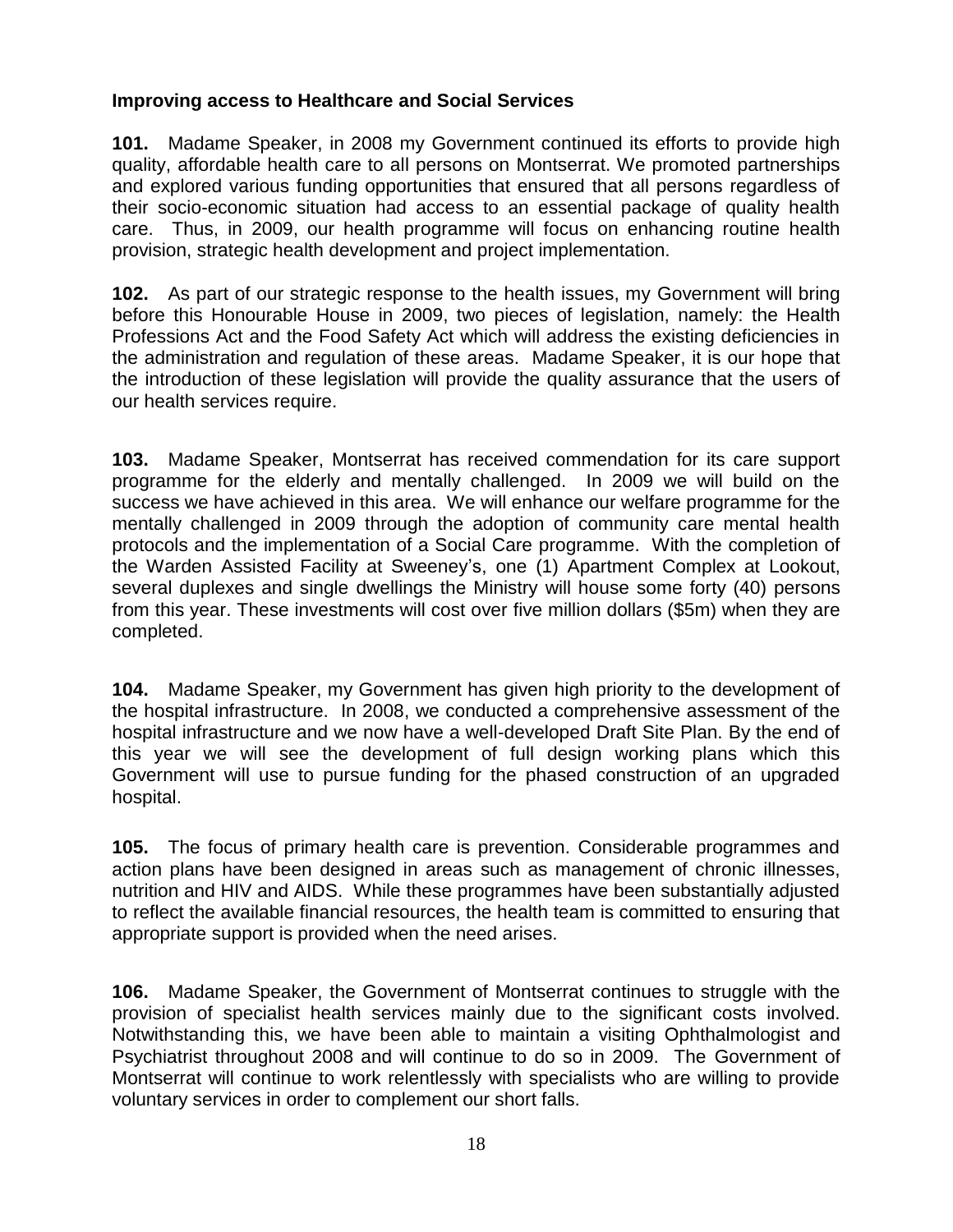**107.** Quality emergency response is being assured by continuous training of health staff in Basic and Advanced Cardiac Life Support. The Ministry has also assured emergency response through the procurement of medical equipment which cost well over six hundred thousand dollars (\$600,000) last year.

**108.** Madame Speaker, as the world grapples with its financial challenges, the debate on the financing of health care continues. Montserrat is no exception.We believe, Madame Speaker, that if we are to make any significant strides in the provision of health care, we must seriously consider our health financing options in 2009 and also consider the strategic direction Government of Montserrat wishes to take regarding the management and delivery of health care in the future. This will be discussed later under key policies for 2009.

### **Providing Welfare Services**

**109.** The global financial crisis has imposed hardship on many individuals on the fringe of poverty and the current economic climate continues to create social difficulties. In 2009, my Government will seek to provide funding to allow for a reasonable increase in the social welfare benefit package.

**110.** Madame Speaker, based on the review of the One-off Grants system in 2008, the Ministry will seek to implement new policies for this system in 2009, and persons can expect to see a small increase in these grants.

**111.** In 2008, social welfare financial assistance was provided to an average of two hundred and eighty one (281) households and three hundred and twenty three (323) individuals. An average of eighty three (83) households received rental assistance during 2008. Foster Care Allowance was provided to twelve (12) children during the year through the Social Welfare Financial Assistance System. There was a total expenditure on the Social Welfare Scheme of two million three hundred and fifty two thousand dollars (\$2,352,000).

**112.** Approximately two hundred and eighty-eighty (288) one-off grants were approved during 2008 totalling approximately four hundred and seventy-seven thousand dollars (\$477,000). Government also provided support to the Old People"s Welfare Association, the Golden Years Home and Meals on Wheels programme to the tune of nine hundred thousand dollars (\$900,000).

**113.** In addition to our core functions, in 2009, the Community Development Programme will focus on Community Action Plans, Child Protection Services, Domestic Violence and Child Abuse.

#### **Working with the homeless**

**114.** Madame Speaker, 13 years after the volcanic crisis, housing dislocated persons have remained a challenge for all governments. Over the past year, we have advanced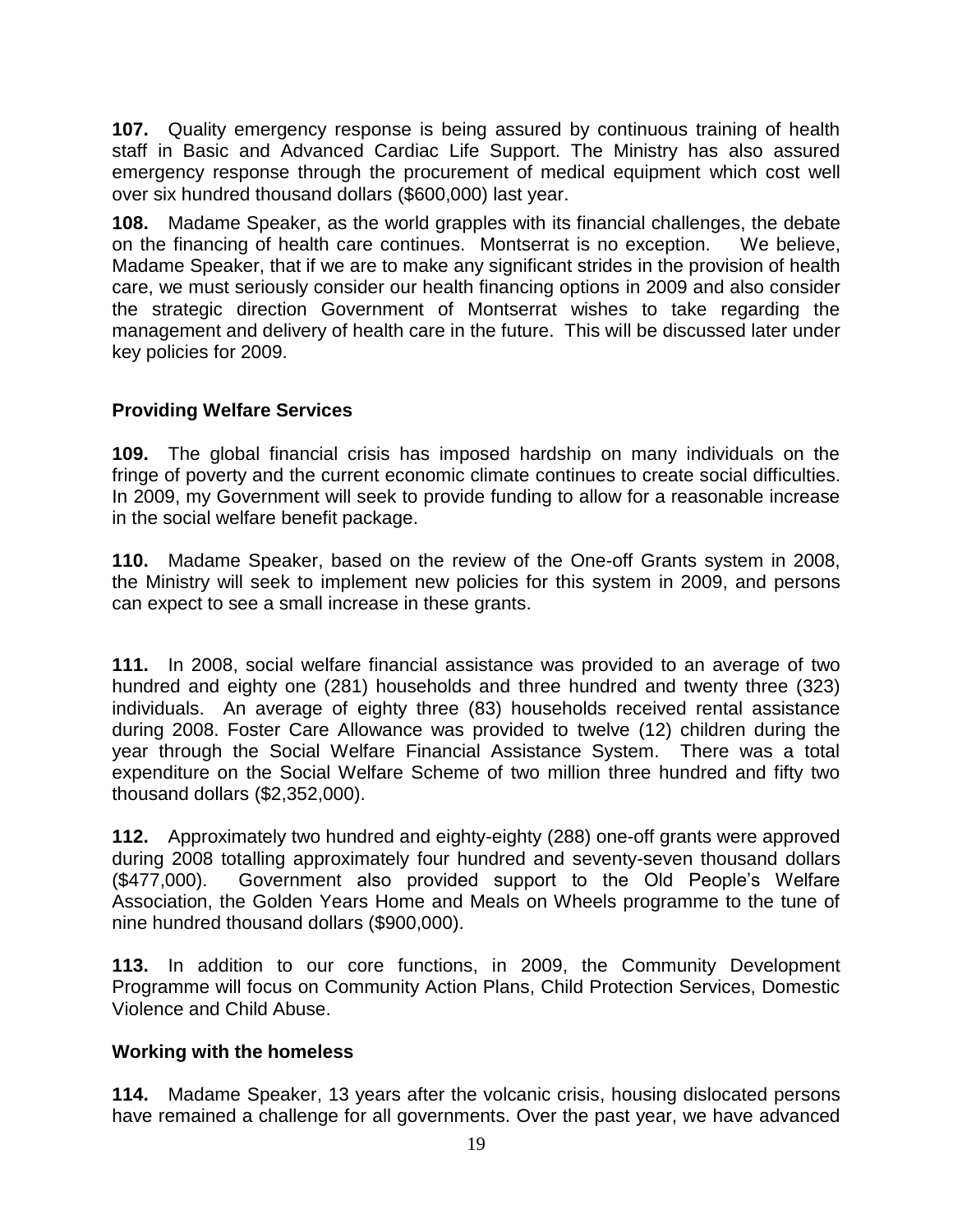the housing resettlement programme by providing permanent housing solutions to persons displaced by volcanic activity and we gave priority to those persons still living in Communal Shelters. In 2008, we allocated some twenty-five (25) financial assistance grants to help persons secure mortgage financing to construct their dwelling house north of Nantes River. This year we will provide an additional seventeen (17) grants and make available some seventeen (17) serviced residential lots to persons who can secure mortgage financing to complete the construction of a dwelling house within the specified time.

**115.** Madame Speaker, by October of this year we will present before this Honourable House, Montserrat's first National Housing Act. This Act will provide the supporting framework for the administration of social housing and the bedrock for the medium and long-term vision for housing.

**116.** My Government, Madame Speaker, proposes to collaborate with the private sector to improve access to affordable housing under the Vision 2020 Housing Strategy. Our strategic aim in 2009 is to "Promote Decent Homes: Develop Montserrat's Physical and Social Infrastructure."

**117.** In this context, we are proud of the new development taking place in Drummonds. In 2008, we were able to complete the construction of six, two bedroom apartments in a single building at Drummonds utilizing funds provided by our CARICOM partner, the Government of Trinidad & Tobago, under the Petroleum Stabilization Fund. This year we will expand the Drummond"s Housing Development Project with the construction of some fifteen (15) new dwelling houses as part of the locally funded projects using monies from the Housing Revolving Fund. This has leveraged private sector resources and partially accounts for the increase in private sector construction activities.

**118.** Under the Home Ownership Motivates Everyone (H-O-M-E) project we will address the need to provide low-income persons and young professionals with good quality housing. We will forge ahead with our plans to develop a "sustainable housing market" and restore home ownership to Montserratians who have lost property as a result of volcanic activity and encourage residents to own a piece of the rock.

**119.** Government will lead this new investment strategy by making available some \$2.75 million per annum over the next 5 years for new home construction under the H-O-M-E project. We will also work with the private sector to develop and institutionalize the save-to-own investment plan for housing. This programme will allow young aspiring homeowners at home and abroad to invest in the Housing Revolving Fund by depositing a fixed amount weekly or monthly into a Savings Fund. These fixed deposits will attract a competitive yet attractive interest rate to help our young to build for the future. We have been in discussion with the Eastern Caribbean Home Mortgage Bank on ways in which they can assist us during this challenging time.

**120.** Madame Speaker, my Government will continue to seek ways of implementing the Housing Support Programme of the Caribbean Single Market and Economy (CSME) Public Sector Investment Programme approved for funding by the Regional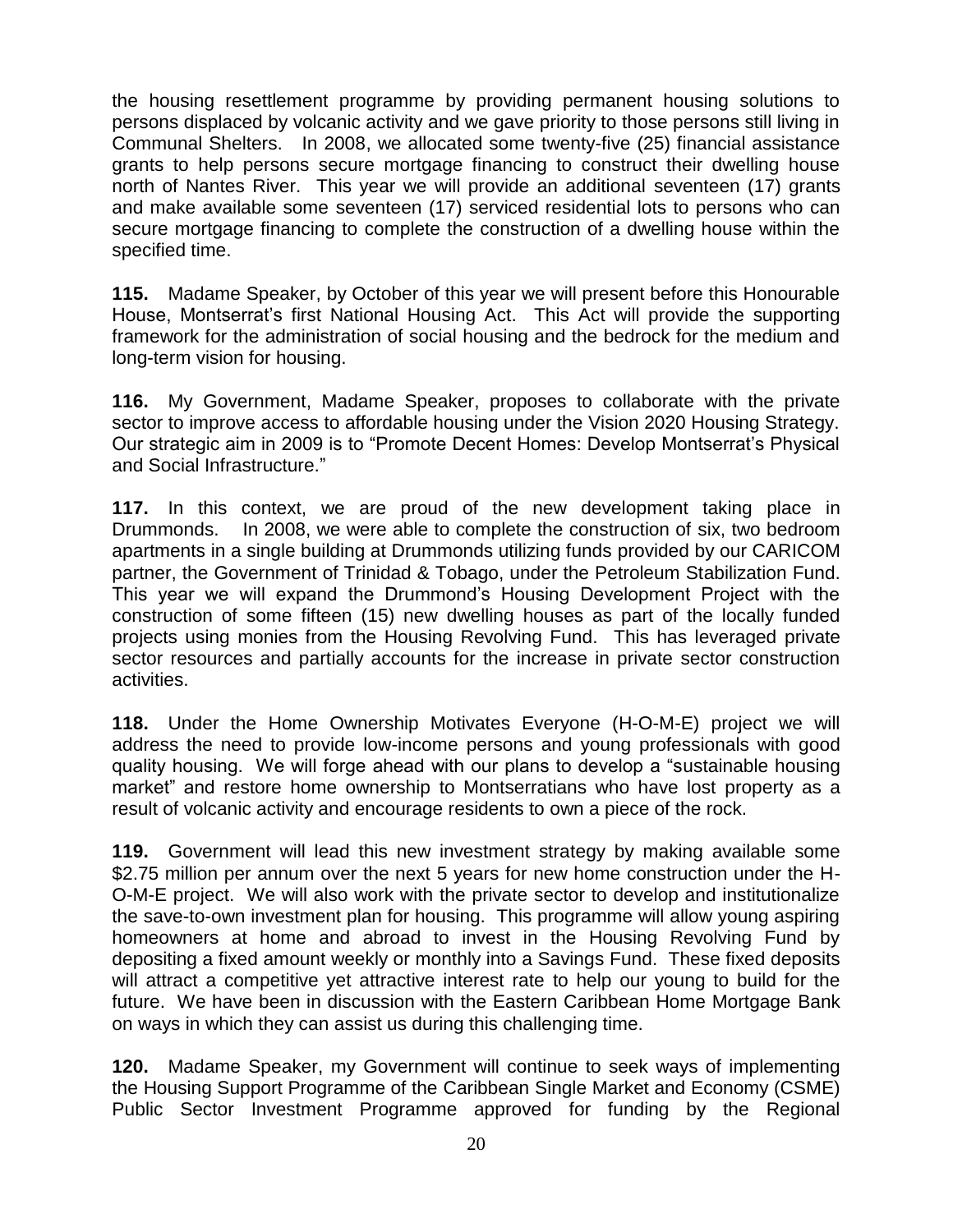Development Fund. This project provides for a two million dollars (\$2m) grant between 2009 and 2011, to provide housing and other services such as mortgage support to incoming CARICOM nationals, including returning Montserratians. This funding is dependent on the entrustments from the U.K. to sign on to the CSME.

#### **Bringing Sports and Entertainment back into focus**

**121.** Madame Speaker, we have made progress with developing the Little Bay sporting facility. Currently, we are able to accommodate local and regional matches on our grounds, and with time and further improvements to the overall arena, we hope to attract international sporting events to our beautiful island.

**122.** With these developments, we are confident that our youth will be encouraged to raise their sporting skills to the levels recognized by regional and international standards. We are extremely proud of our own Lionel Baker who has become the first Montserratian to be picked and serve as a member of the world renowned West Indies cricket team. With this achievement Lionel Baker has brought a beam of positive spotlight on Montserrat and my Government is, therefore, even more encouraged to continue to invest in establishing modern and adequate sporting facilities for our youth.

**123.** I am very disappointed that we were not able to complete the bathroom and changing facilities at the Little Bay recreation area in time for the schools" sports this year. We had hoped to have access to the nine hundred thousand dollars (\$900,000) allocated to the Little Bay Phase 1 project for a bathroom block in the town centre. This was not allowed, so we have proceeded with a community project, led by the Montserrat Cricket Association, which we were happy to support. Escalating costs and lack of funds have stalled this project, which Government of Montserrat must find ways to complete. It is my hope that Lionel Baker"s popularity may help the Cricket Association and the Ministry of Sport's fundraising efforts to find the two hundred thousand dollars (\$200,000) needed to complete this facility, so that it meets all the requirements for the West Indies Cricket Board to host further regional games at Little Bay.

**124.** Madame Speaker, the people of Montserrat have no doubt about my commitment for a first class cricket facility in our new town, to rival both the Ovals in Barbados and London. And we will fully rehabilitate Salem Park as a supporting venue.

**125.** Madame Speaker, we are also seeking to secure the financing to enable us to construct a multi-purpose sporting complex at Brades, the design of which has already begun. I am sure that both the "netballers" and "basketballers" would welcome this prospect.

**126.** Madame Speaker, with the development of these areas, we are hopeful that our youth will participate more in sports, become healthier and be lured away from otherwise deviant behaviour. In time, it is our hope that they become more attracted to activities that would help them develop into becoming more productive adults in our society and the world.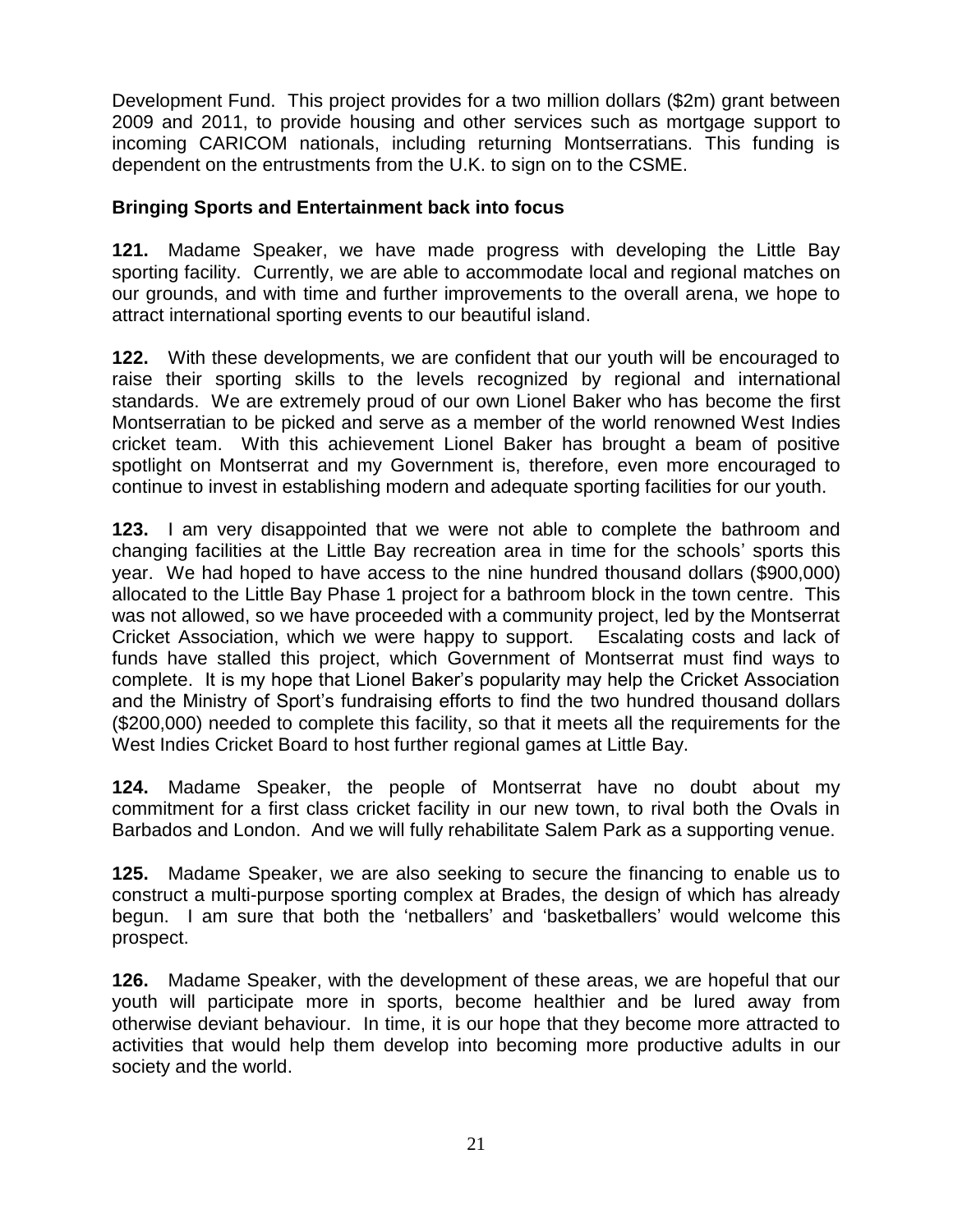**127.** And certainly, Madame Speaker, the benefits of these capital investments in sports will far outweigh the costs, as we anticipate increased levels of revenue to businesses from sports tourism and from the intangible benefits that would accrue from increased exposure to sports.

## **ENVIRONMENT AND DISASTER MANAGEMENT**

## **Environment**

**128.** Madame Speaker, over the last financial year, significant progress was made in developing and putting in place the legislations, regulations, plans and administrative machinery for the effective management of the flora, fauna and other natural resources with which we have been endowed. These include:

- Physical facilities which were put in place to better accommodate the Department of Environment which is now being staffed to more effectively carry out its mandate.
- The Conservation and Environmental Management Bill which has been drafted and work has begun on the enabling legislation for this bill.
- Species Action Plans which have been developed setting out strategies for the preservation of endemic and endangered species, as well as the management of invasive species.

**129.** During this financial year, it is the plan of the Government to build on the achievements of last year by putting in place further legislations and regulations required to ensure the implementation and adoption of sound environmental and sustainable development principles by all, including the various arms of the GoM.

**130.** In an attempt to develop and implement a comprehensive national strategy and action plan for the prevention and management of Invasive Alien Species (IAS), the Department of the Environment will work with the Department of Agriculture to develop and implement a plan to improve the sanitary and phytosanitary service at ports of entry by the end of 2009. Madame Speaker, beginning this year, the Department of the Environment will also compile and update annually, a list of potential and actual invasive species on Montserrat.

## **Disaster Management**

**131.** Madame Speaker, with the continuing activity of the Soufriere Hills volcano and the potential for other natural and man-made hazards, my Government remains committed to strengthening national and community level capacity for the efficient and effective mitigation of, preparedness for, response to and recovery from emergencies and disasters in Montserrat. Information, before, during and after hazard events, is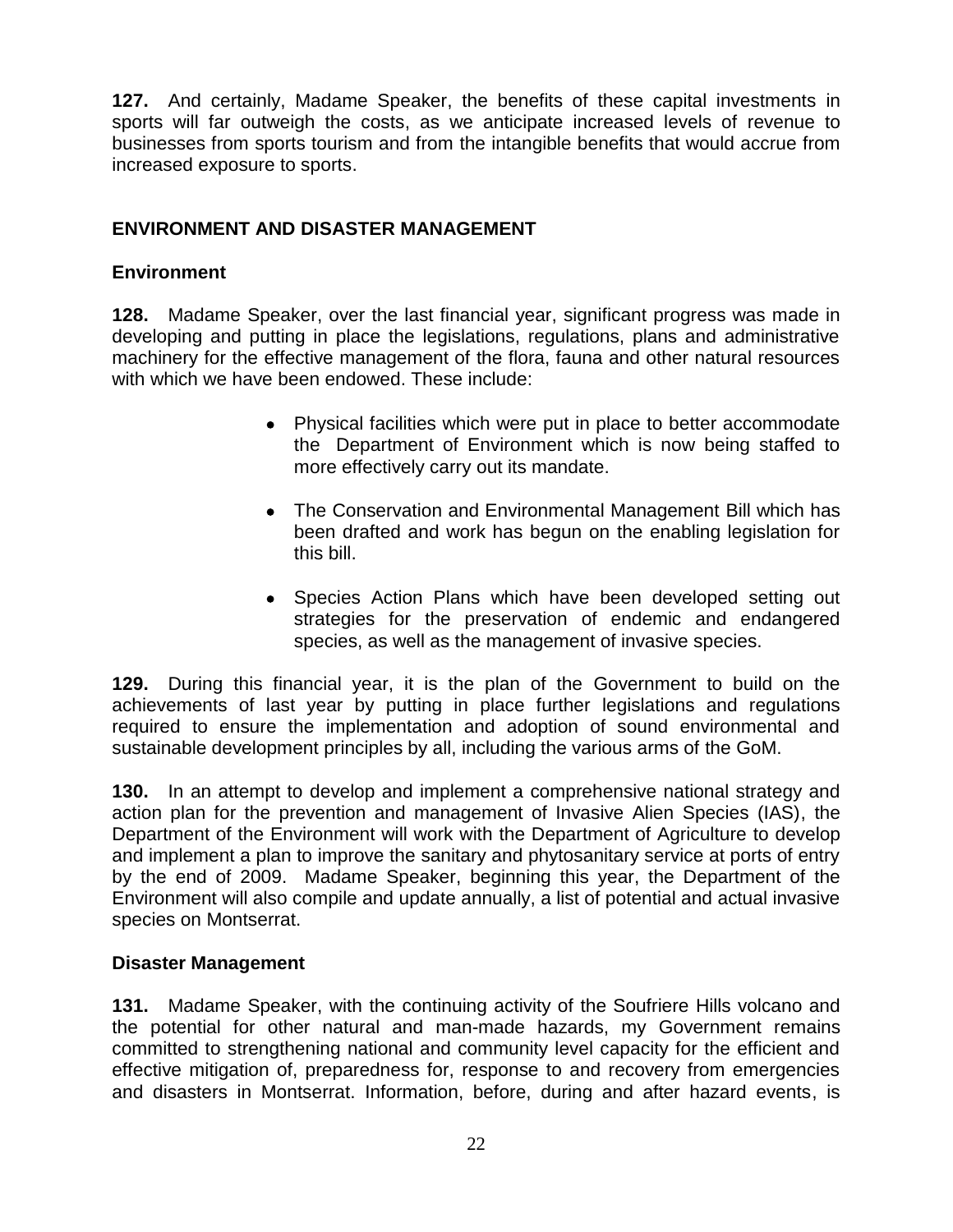critical to building public understanding of the risks faced and actions to be taken, or organized by Government.

**132.** Last year, based on a number of simulation exercises, including a full-scale exercise involving not only response agencies, but also the Royal Navy, it became clear that communication was an area of concern where it was felt that steps needed to be taken to improve on the existing facilities on island, and also the competencies of persons designated to play critical roles in the Emergency Operation Centre when it is activated.

**133.** To this end, Madame Speaker, over the coming year 2009, priority attention will be given to:

- i) Training of DMCA staff and other response agencies in disaster mitigation, response and management strategies;
- ii) Upgrading of the emergency communications systems;
- iii) Finalizing hazard specific plans;
- iv) The erection of signage relating to the Special Vulnerable Areas (Zones A & B); and
- v) The establishment of the Institute of Disaster, Research Education and Management (IDREAM) here on Montserrat, as a department of the Montserrat Community College.

**134.** Madame Speaker, we have held discussions with several donor agencies, with the intent of securing funds to train community emergency response teams through IDREAM at the Montserrat Community College. In support of this initiative, the DMCA will this year also seek to secure the necessary funding to construct purpose-built units to accommodate overseas students of the Institute and also serve as hurricaneresistant shelters when the need arises.

**135.** With regard to the MVO, Madame Speaker, the Government remains committed to the monitoring of the Soufriere Hills Volcano to ensure that residents receive accurate and timely information on the associated hazards and threats.

**136.** Having improved its technical data gathering, analysis and monitoring capabilities, as well as refining and strengthening its public communication strategies, it is expected that the MVO will continue to provide clear, appropriate and timely scientific advice to the Authorities and the general public. The Scientific Advisory Committee (SAC) will also continue to provide independent scientific advice and Risk Assessments to enable the Authorities to make important decisions to prevent loss of life, and minimize damage and losses, when hazards threaten or occur.

**137.** Madame Speaker, our volcano is not only our problem. It is also a problem for our Organization of Eastern Caribbean States (OECS) neighbours and the nearby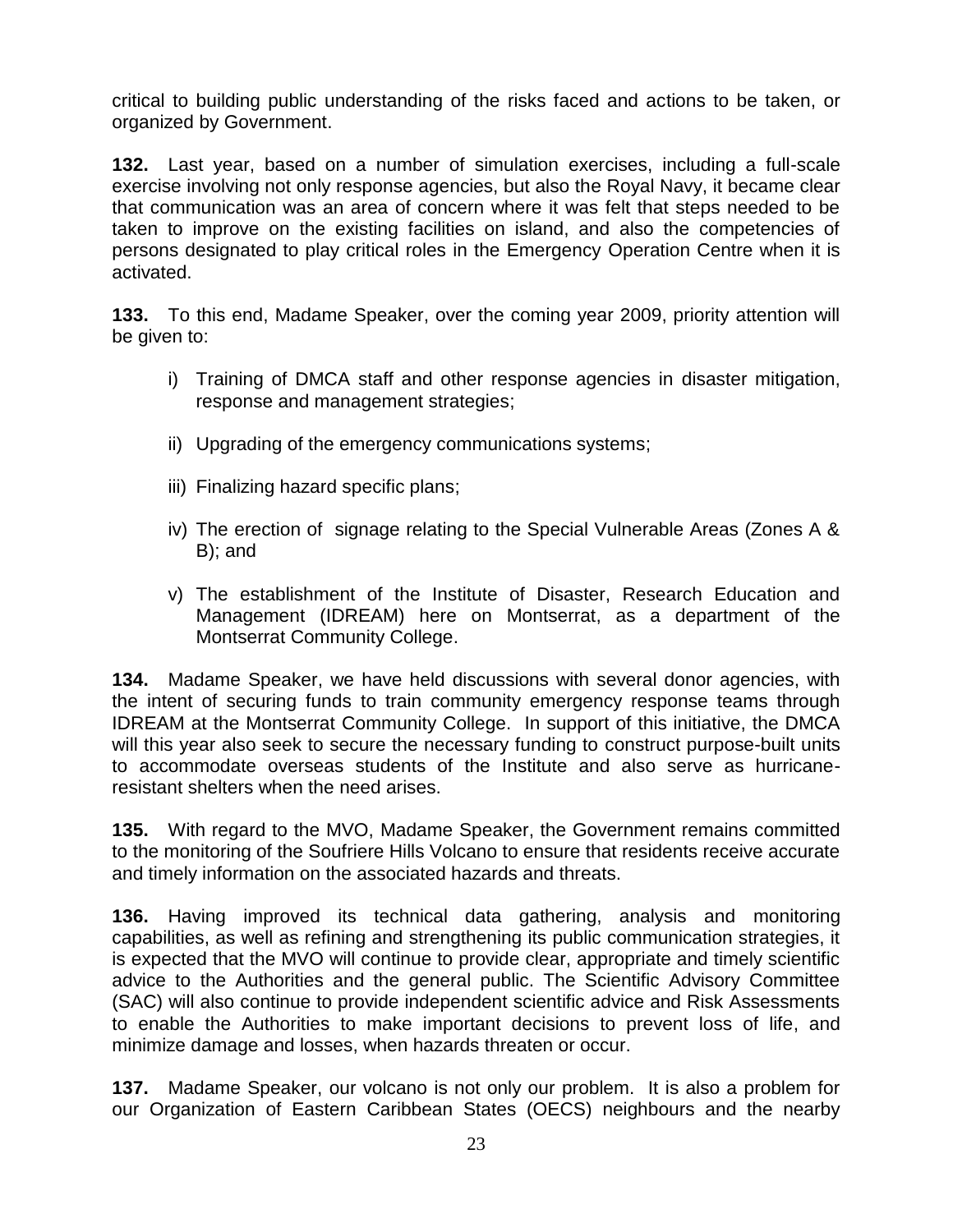French Territories. They are exposed from time to time to ash falls, their airports have been closed on several occasions after eruptive events, and nearby coastal areas are vulnerable to the effects of any tsunamis that a major dome collapse may generate.

**138.** The location of the Montserrat Volcano Observatory in Zone A which would be at risk in the unlikely event of a lateral blast has caused some concern, and we were grateful for a Petroleum Stabilization Fund grant of seven hundred and fifty thousand dollars (\$750,000) to provide a Hope Bypass Road to guarantee safe and easy access to the MVO from the Nantes River area.

**139.** It is for the same reasons that the OECS Authority willingly endorsed the establishment of a Climate Change Centre here in Montserrat on the Silver Hills, to serve as a back up for the MVO.

**140.** Following consultations with officials of the Caribbean Community Climate Change Centre (CCCCC), and potential donors for construction and financing of the initial operations of the centre, we have accepted a recommendation for the project to be renamed the OECS Climate and Volcano Observatory (OECSCVO) with education and research as major functions of its activities. The project is proposed to be a selffinancing and sustainable institution, deriving its revenues from tourist related activities, research and education grants and specialist consultancy services to the subregion.

**141.** We have prepared proposals for the construction of the centre and its road access estimated to cost \$3.2 million and a proposal for operating costs for the first 3 years, estimated to be seven hundred and fifty thousand dollars (\$750,000).

## **PROMOTING GOOD GOVERNANCE SYSTEMS**

**142.** Madame Speaker, the Government of Montserrat is committed to good governance in every aspect of public affairs. In this regard, in 2009, we will continue to identify gaps in our legal framework and seek to improve them where applicable. We look forward to completing the constitutional modernisation discussions with Her Majesty"s Government.

**143.** We also continue to provide support to His Excellency, the Governor in those areas for which he is responsible such as the public service, international affairs including international finance and internal security.

## **Integrity in Public Life**

**144.** Madame Speaker, my Government is keen to have in place integrity laws that will promote the highest level of ethical conduct. However, we recognise our own budget and capacity constraints and consequently will design legislation that is effective but not costly and administratively cumbersome.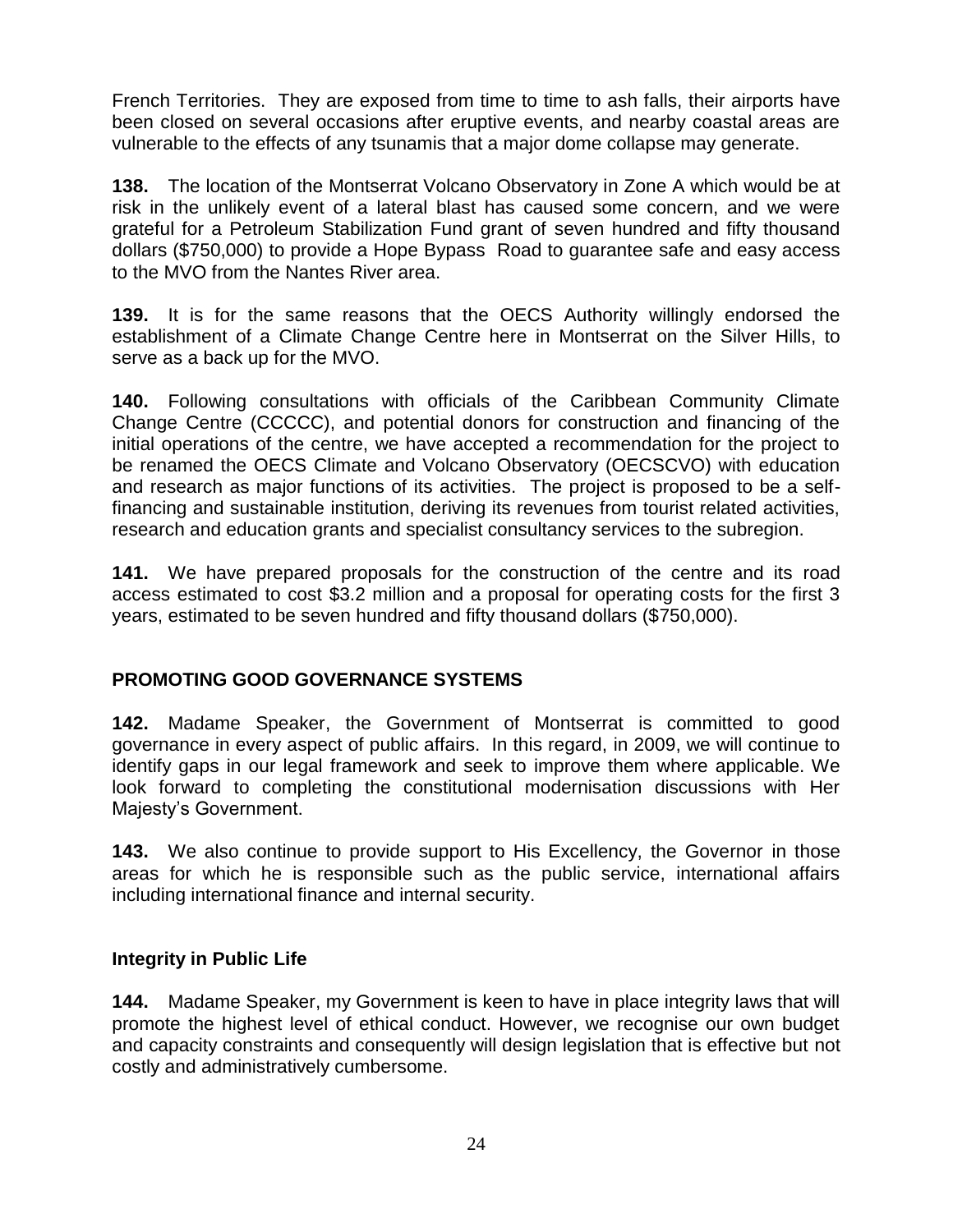**145.** Members of this Honourable House are aware of the current piece of legislation providing for members to register their interest now being considered at the Committee stage of this House. Madame Speaker, we have an opportunity to reconsider a Draft 2006 Integrity Bill which covers more broadly, matters of integrity. Both Bills when passed will complete the process.

**146.** Again, Madame Speaker, a code of ethics has been drafted and will form part of the new Civil Service staff rules. This will be bolstered by relevant sections in a new Public Service law to be introduced later this year to establish an effective, modern legal framework for the management of the civil service.

### **Civil Service Development and Management**

**147.** Madame Speaker, the effective management of the civil service is key to delivering public goods and services to the people of Montserrat. It cost taxpayers substantial sums of money to keep the service functioning and for this reason the public service must be as cost effective as possible and must not engage in services that can be done by taxpayers. In other words the public service must not compete with the private sector.

**148.** It is for this reason that the public service reform programme places emphasis on performance based organisation reforms and is defining areas that can be done by the private sector. This may result in merging departments and units to obtain efficiencies or enhanced policy coordination and will produce a set of systems and procedures that will be transparent and make public officers accountable.

**149.** Madame Speaker, we have committed considerable resources from the public budget to provide the public service with the skills and knowledge to perform at the standards expected by the public. There will, therefore, be little excuse for nonperformance going forward. I would hope that all civil servants take full advantage of this training.

**150.** A key feature of the new public service is the move towards a performance based system for all public officers. This will be first rolled out to Permanent Secretaries and Heads of Departments. It will also provide for a more accountable and flexible arrangement where persons can move in and out of the civil service without losing their pensions. This will be discussed later. This will ensure that ambitious and talented individuals can gather valuable experience in the private sector, regionally or internationally and return with this wealth of experience for use in the development of Montserrat.

**151.** Work is also being advanced on the development of a modern set of staff orders which seek to outline the rights and responsibilities of officers within the public service.

**152.** Madame Speaker, as part of the programme to improve efficiency, customer service and transparency, the Public Service Reform Unit is spearheading the development and upgrading of the Government of Montserrat website and soon, all the laws, vacancies, policies and news will be provided to the public via this information platform. The launch of this new feature was held in December 2008.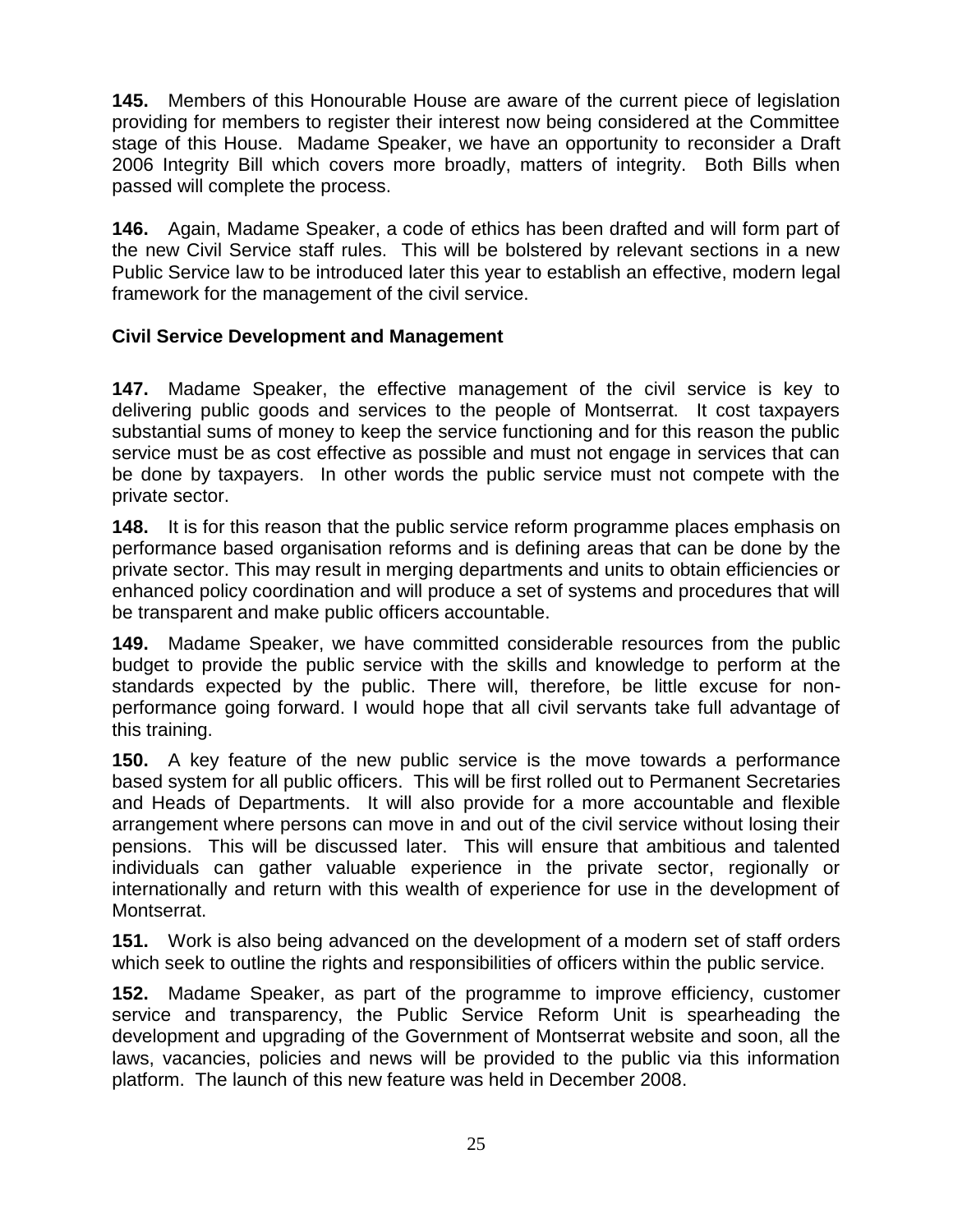### **Financial Governance and Management**

**153.** Madame Speaker, there are two aspects to this subject. The first relates to how we manage the local budget and the second relates to how we engage and respond to our obligations under international treaties and directives and ensuring that citizens of other countries are protected when they do business across jurisdictional borders and in particular, Montserrat.

**154.** With effect from 1 April 2009, the new Public Finance Act will come into force. It will change the financial year from 1 January to 1 April. It will enhance transparency and accountability by increasing the information the Legislative Council can obtain and the reports that must be submitted by Ministries and Departments for inclusion in the public accounts. It requires statements of policy intentions in the short and medium term to facilitate a more fundamental knowledge of public business by the public and members of Legislative Council.

**155.** The effect of these changes, alongside changes in the reporting lines and scope of the Auditor General"s function, and the planned improvements to standing orders establishing select committees within the Legislature to consider any portfolio and subject area are noteworthy. This move will provide the tools for members of Council to answer the clarion call for transparency and accountability by the public.

**156.** Madame Speaker, Montserrat has to engage in transactions regionally and internationally and while this provides us with opportunities, it places obligations on us through a variety of laws, systems and contracts between people, firms and governments which must be efficiently managed. In this regard, Montserrat has committed itself to the effective exchange of information through Double Taxation Agreements and Tax Information Exchange Agreements (TIEA). This is a complex area and we have requested support from Her Majesty's Government to:

- i) Draft a UK/Montserrat double taxation agreement that would advance our development needs while at the same time protect our mutual interests;
- ii) Consider other double taxation agreements with Commonwealth and other countries that will be transparent, mutually beneficial and appropriate in terms of international best practices;
- iii) Identify the gaps in Montserrat"s compliance with its commitment to the Exchange of Information under the EU Savings Directive, subsequent directives and guidelines; and
- iv) Identify gaps in our regulatory system and capacity in order to develop and implement specific programmes and actions to address the relevant issues.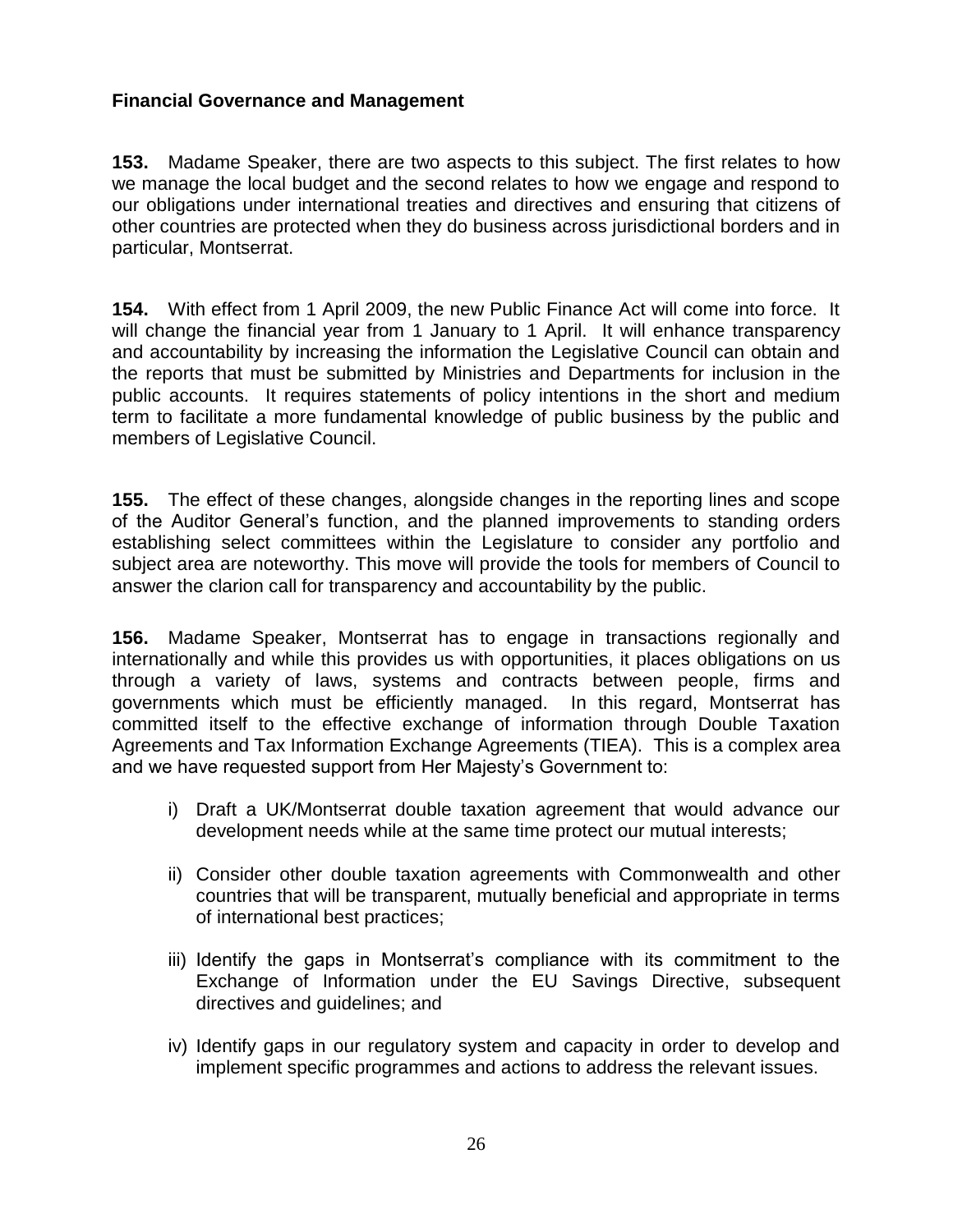**157.** Madame Speaker, the CLICO and British American fiascos underscore the need for joint regulation and exchange of information across jurisdictions. Montserrat has approximately eighty-two million dollars (\$82m) at risk in deposits and pension funds out of the \$1.7 Billion at risk by the entire region. We are pleased with the decision of governments of the region to do whatever is necessary to preserve our financial system, by keeping these companies as "going concerns". The joint efforts of regional regulators to share information to place the problem in context and the inclusion of multilateral funding agencies to shape a solution to the problem. We want to take this opportunity to encourage our citizens not to panic, but to be patient and support the wider regional initiative.

## **LOCAL, REGIONAL AND INTERNATIONAL RELATIONS**

## **Immigration and Population Management**

**158.** Madame Speaker our rather small population size continues to be a matter of great concern as it relates to our island's capacity to: support businesses; make available an adequate skilled labour force; and result in increased contribution to government revenues and a more buoyant private sector. Our plan for 2008 was to comply with the then draft SDP requirements for a comprehensive review and analysis of the workforce and to devise an action plan for building our population. We were in 2008, through enhanced private sector involvement, able to create a blueprint within the SDP consultation process, to take forward action in this regard.

**159.** It was also our intention to create a separate Immigration Department, thus relieving the Police Force of this responsibility, but there were no resources available to make this change. In 2009 we will consider measures to create savings by improved coordination of the departments of Regional and International Affairs, Labour, Immigration, and consular services, under the supervision of a director, within the Office of the Chief Minister.

**160.** During 2009, a focused review and revision of our labour, immigration and population legislation and policies will be implemented so that together they support and facilitate the growth of the workforce in keeping with the developmental goals of the people of Montserrat. The appointment of a Labour Advisory Board (LAB) in 2008 was long overdue, but this augurs well for the future of this programme, which would need to be complemented by the revision of immigration regulations which we committed to during the last financial year.

**161.** During 2008, enhanced management arrangements at the Department of Labour resulted in a general improvement in policy implementation, work permit administration, human rights reporting and work place surveillance across the island.

**162.** During 2008, concerns for safeguarding Montserrat as a place of law abiding residents, living in peace and comfort, meant that the relaxation of work permit regulations had to be suspended. The return to normal now means that migrant workers need to have pre-approval for a work permit before they travel to Montserrat to engage in any form of employment.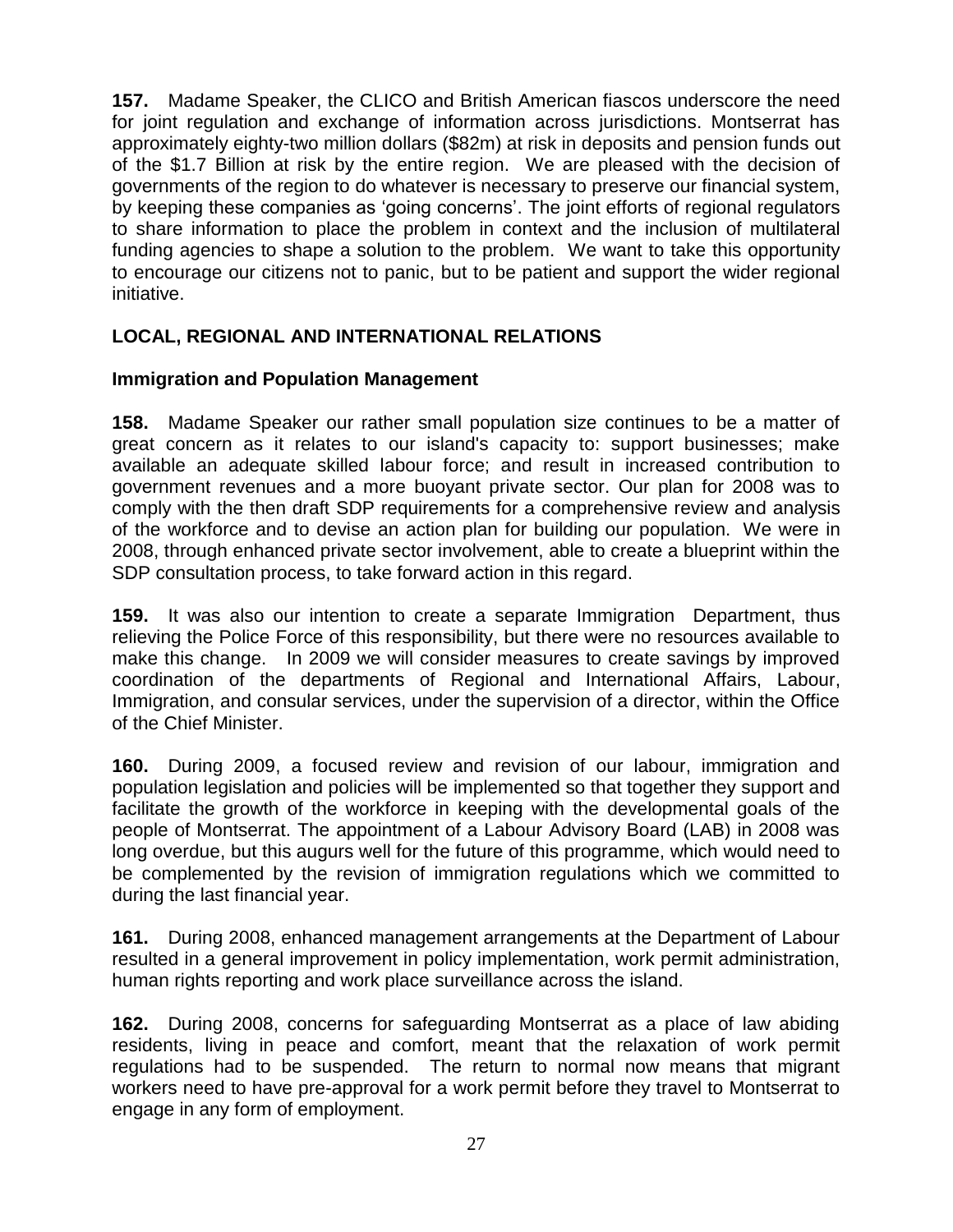**163.** Steps were also taken to integrate all migrant workers into life on Montserrat and in this regard, the GoM has introduced the issue of a five (5) year work permit. Each permit will need to be re-validated annually in order to check for tax and social security compliance. The visa granted at immigration will also now be given to coincide with the duration of a valid work permit. The adjustments to the Labour and Immigration policies are to promote a hassle free business environment on Montserrat and to encourage the people needed, to remain on island.

**164.** A new Labour Market Information System (LMIS) and a computerized job centre will also be introduced at the Department of Labour this year 2009. This will be important for Montserratians abroad seeking to find work on island and also provide vital information for investors and other stakeholders wishing to do business on Montserrat. Initiatives focused on the worker in 2009 will include greater emphasis on Occupational Health and Safety (OHS) and the promotion of Human Rights as part of a project with the London-based Commonwealth Foundation.

**165.** This will greatly enhance immigration control and population management on island. It will also provide the foundation for developing population policy in the future.

## **Local Government & Regional Affairs**

**166.** Madame Speaker, although the CARICOM Single Market and Economy (CSME) is expected to contribute significantly to inter-regional trade and output, many of the smaller and less developed members were at risk of being adversely affected. The OECS Heads, therefore, argued successfully and secured the early implementation of the provisions of the Revised Treaty of Chaguaramus including the CSME that seeks to protect small and vulnerable economies and to share the gains of regional integration in an equitable manner. Consequently for the period 2009 to 2012, Heads of Government provisionally approved ten million United States dollars (US\$10m) to assist my Government to cope with the requirements of the CSME and with initiatives under the Public Sector Investment Programme.

**167.** You will recall, Madame Speaker, that during 2007 and 2008, five million one hundred thousand dollars (\$5.1m) and three million ten thousand (\$3.01m), respectively, from the Petroleum Development Fund, enabled us to fund a range of disaster prevention and emergency response projects. For the year 2009, similar financial assistance is available to fund critical development projects.

**168.** Honourable Members, in addition, the enhanced OECS Economic Union Treaty is expected to facilitate growth and development within member states by collaborating to secure the benefits of economies of scale. My Government therefore remains committed to deepening the regional integration process which will contribute to enhanced socio economic benefits and an improved quality of life for our citizens. In this regard, during this budget year my Government will focus on addressing those issues that militated against us, securing the entrustment requested and refine the strategy which will assist Government to obtain one entrustment from Her Majesty"s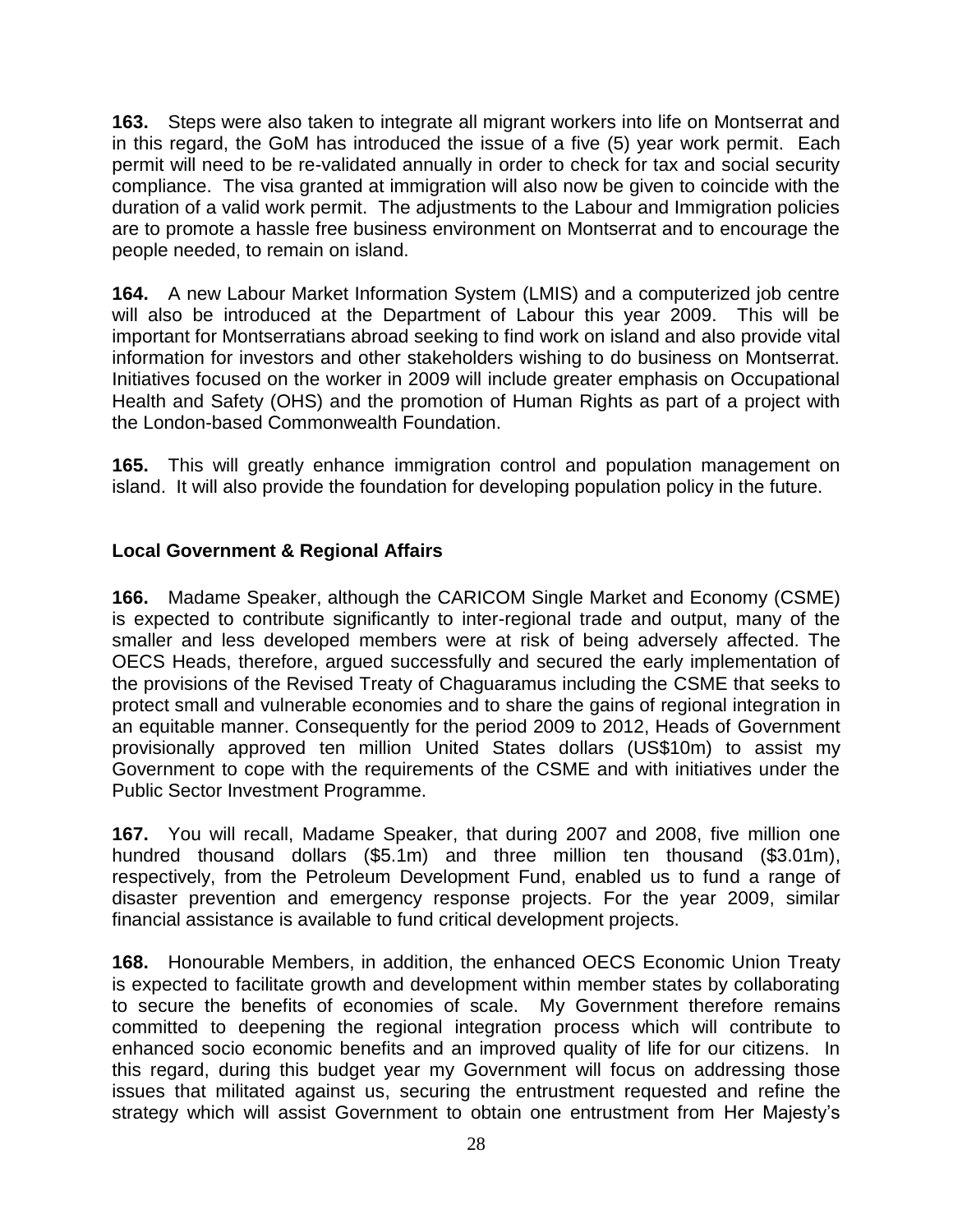Government by 2010. This is important for us, as it would allow access to the twenty seven million dollars (\$27m) Regional Development Fund CSME Public Sector Investment Programme for the period 2009 to 2012, which includes a Housing support programme, a Small Business Development Scheme, a Small Land Holder Agricultural and Infrastructural Development programme and a Tourism Sector Repositioning grant to facilitate the construction of an interim safe small inland marina harbour.

## **RECURRENT AND DEVELOPMENT BUDGET ALLOCATIONS**

**169.** Madame Speaker, the total funding available for 2009 is one hundred and thirty eight million fifty two thousand one hundred dollars (\$138,052,100). This has been allocated mainly on the priorities of Ministries and Departments. This represents an overall reduction in funding by four million one hundred and ninety-three thousand five hundred and twenty-eight dollars (\$4,193,528) or two percent (2%) from one hundred and forty two million two hundred and forty five thousand six hundred and twenty-eight dollars (\$142,245,628). This reduction in the amount reflects issues arising from the general global economic and financial crisis.

#### **Recurrent Revenue and Grants**

**170.** The Ministry of Finance estimates that recurrent revenue and grants will be approximately ninety five million two hundred and twenty thousand two hundred dollars (\$95,220,200) down from a revised estimate of ninety-nine million six hundred and ninety-nine thousand six hundred dollars (\$99,699,600) for 2008. Madame Speaker, revenue generated from local sources is expected to reach forty two million seven hundred and twenty thousand two hundred dollars (\$42,720,200). This is two percent (2%) higher than last year and this takes into account modest increases in economic activity due to planned implementation of housing solutions and establishment of a project implementation unit to fast track projects.

**171.** Madame Speaker, members are aware of the depreciation of the pound sterling by approximately 27% from five dollars and twenty-five cents (\$5.25) to three dollars and eighty cents (\$3.80). The implication of this is that the ten million six hundred thousand pounds (£10.6m) approved for budgetary aid fell from fifty five million six hundred and fifty dollars (\$55.65m) to forty million two hundred and eight thousand dollars (\$40.28m) creating a gap of fifteen million three hundred and seventy thousand dollars (\$15.37m). In an effort to reduce the effect of this loss on many of the major programmes planned, my Government agreed to transfer seven million dollars (\$7m) from the capital development budget and scale back on essential but non-critical programmes of expenditure to fit the funding available. Members will also note an unfunded element of five million two hundred thousand dollars (\$5.2 m) in the budget that reflects the amount of additional funding that will be requested of DFID in June/July and will be based on the outcome of discussions on future programmes for sustainability. Madame Speaker, we plan to meet the benchmarks set by DFID, so that it will not be necessary for this House to reconvene in June to consider a revised budget or face harsh measures that will be necessary if we fail to secure the additional funding.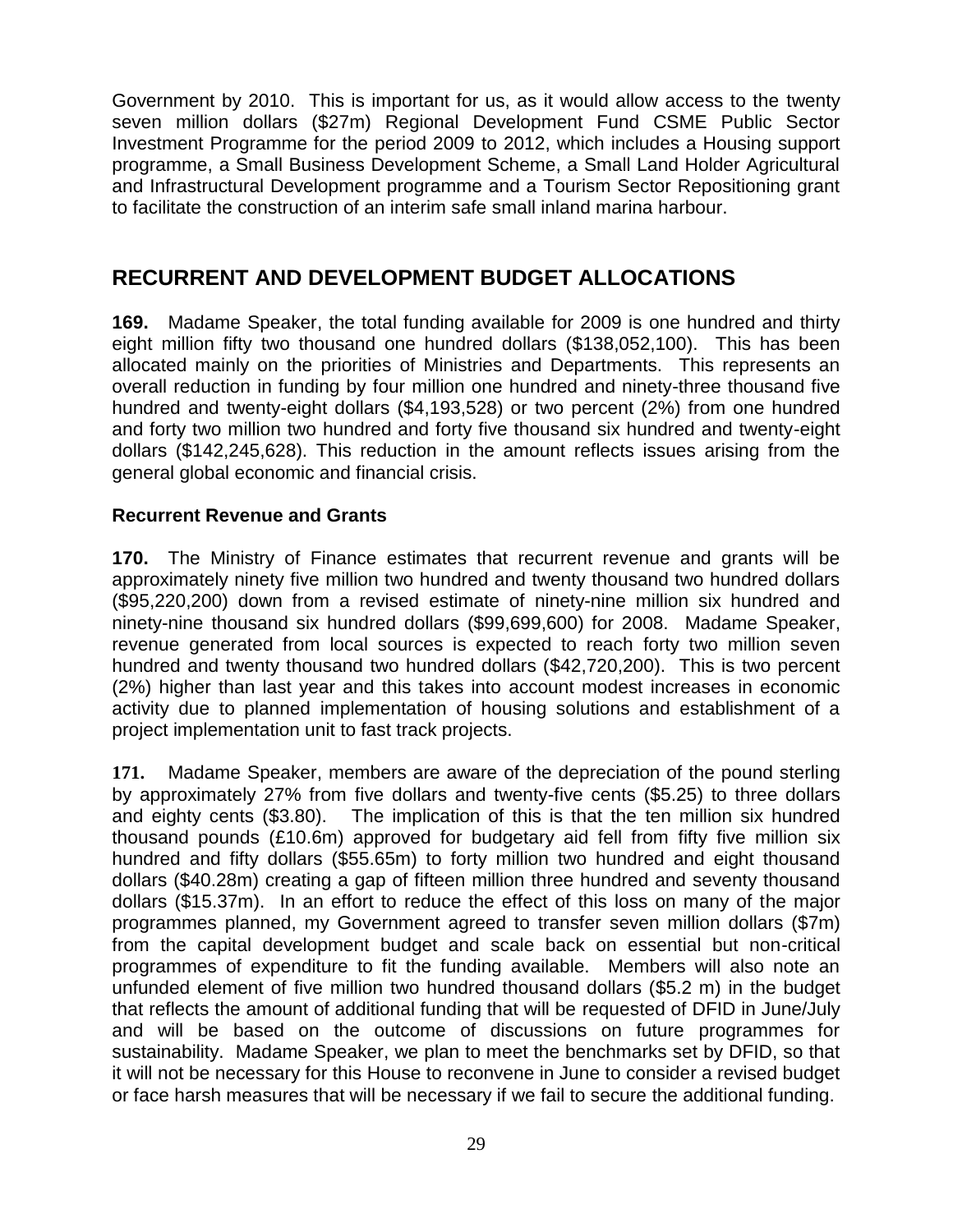## **Recurrent Expenditure**

**172.** The budget provides for fourteen million, eight hundred and eight-seven thousand two hundred dollars (\$14,887,200) to be spent on Consolidated Fund Services of which pensions and gratuities will account for eighty percent (80%) of the expenditures. The remainder will be spent on other statutory payments such as loan and interest repayments, remuneration for certain posts and refunds.

**173.** Madame Speaker, eighty million three hundred and thirty-three thousand dollars (\$80,333,000) was allocated for the programmes of various ministries and departments. The Ministry of Health will receive the largest allocation totalling fifteen million three hundred and eight-seven thousand two hundred dollars (\$15,387,200). The Ministry of Education will receive eight million and forty seven thousand nine hundred dollars (\$8,047,900). The work of the Ministry of Communication and Works will be critical at this time and we have therefore allocated eleven million five hundred and seventeen thousand six hundred dollars (\$11,517,600). The Ministry of Agriculture, Lands, Housing and the Environment will receive an allocation of six million eight hundred and forty two thousand eight hundred dollars (\$6,842,800). Other major allocations have been made to the Police – six million seven hundred and fifty-two thousand nine hundred dollars (\$6,752,900), Disaster Management Agency – five million one hundred and thirty seven thousand five hundred dollars (\$5,137,500) and Department of Administration – five million seven hundred and ninety-two thousand six hundred dollars (\$5,792,600). For ease of reference, the full set of allocations is attached to this Budget Speech.

## **Development Funds**

**174.** Madame Speaker, the overall Development Fund budget for 2009 is forty-two million eight hundred and thirty-one thousand nine hundred dollars (EC\$42,831,900). It is expected that twenty seven million two hundred and eighty two thousand two hundred dollars (EC\$27,282,200) will be spent on infrastructure development; four million nine hundred and twenty seven thousand five hundred dollars (EC\$4,927,500) will be spent on the development of natural resources including geothermal energy development; two million seven hundred and sixty-one thousand nine hundred dollars (EC\$2,761,900) will be spent on social services; and seven million eight hundred and sixty thousand three hundred dollars (EC\$7,860,300) for miscellaneous projects across a range of areas including tourism, human development and development co-ordination and planning.

**175.** The Development budget will be funded by several agencies and through local endeavours. The United Kingdom Government through DFID will finance sixty-seven percent (67%) of the capital budget, the European Union will fund twenty-three percent (23%) and the remaining ten percent (10%) by CDB, the Trinidad and Tobago Government through the Petroleum Stabilisation Fund and the Government of Montserrat.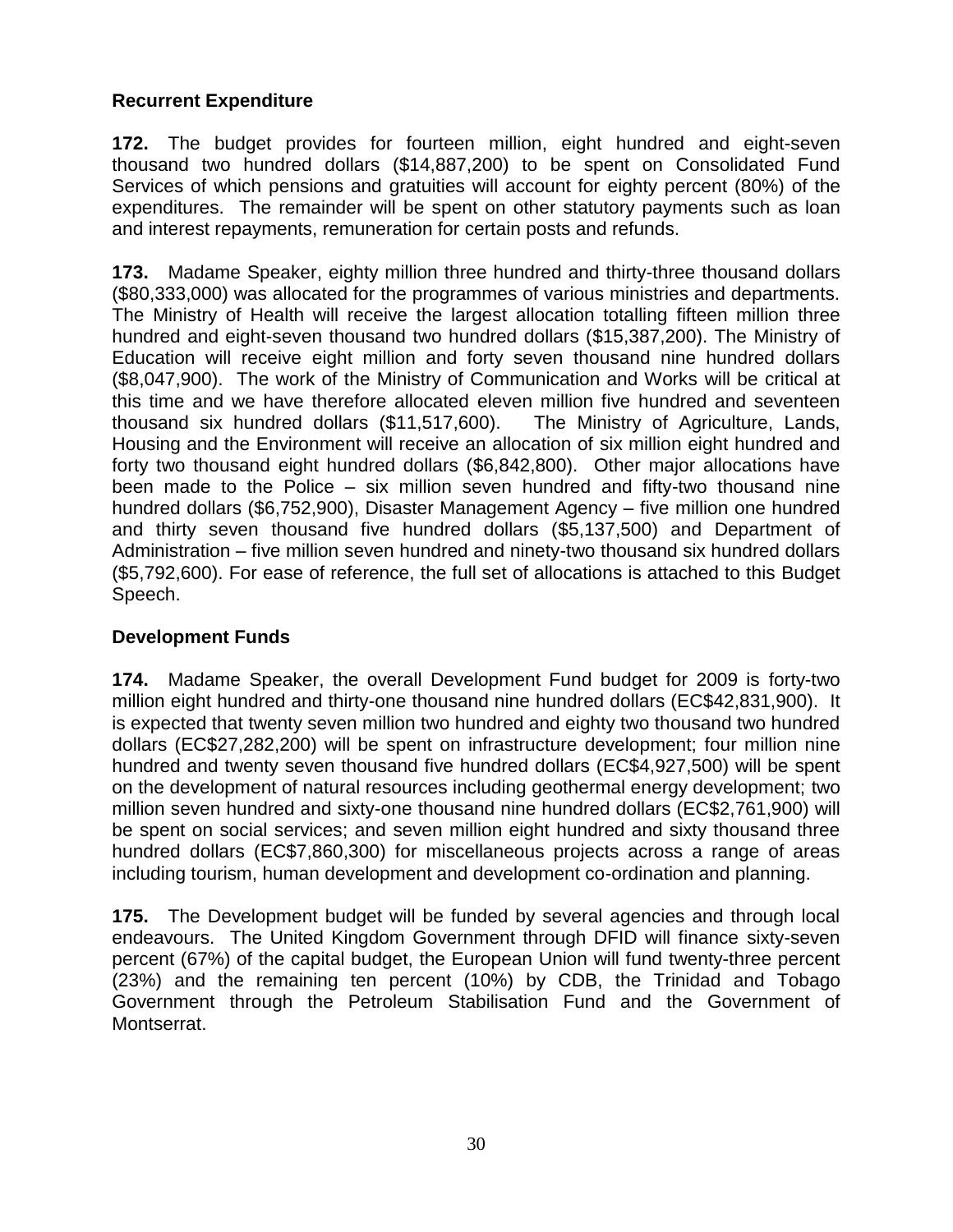### **Public Debt**

**176.** Madame Speaker, the public debt remains low and well within the limits established for best practice. At 31 December, 2008, the balance was nine million one hundred and forty seven thousand one hundred and eighty-eight dollars and sixty-three cents (\$9,147,188.63). Over the last year, we have passed the Treasury Bills Act and the Development Bonds Act which would allow us to raise funds on the Regional Securities Exchange when and if the need arises.

**177.** Madame Speaker, it was our intention to borrow from CDB to fund a diesel powered generation plant. This was delayed given the advances made in terms of the exploration of Geothermal Energy and wind energy. It is anticipated that we may need to borrow to provide counterpart funding for the development of the Sea Port.

## **KEY POLICY MEASURES**

### **Economic, Financial and Social Policies**

**178.** Madame Speaker, in these troubled times we need to remind ourselves of what policies are available and then discuss how they can be adjusted to advance our economic and social objectives.

**179.** We are committed to the idea of food security, and while this cannot be met in its entirety, it is our intention to reduce our dependence on external sources for most of our food supplies. This will require the expansion of lands being brought under cultivation. In the area of fisheries, we would like to see greater use of the fishing areas around Montserrat and around the OECS for that matter. Therefore, we will:

- i) Re-introduce the import licence regime to control imports in foods that are grown on Montserrat. We will put in place monitoring systems to ensure that restrictions are placed on products that are available locally.
- ii) Promote local production for export and therefore commence activities to establish a food technology laboratory to assist with research in areas relating to agro-processing to increase the shelf life of local produce and to promote and support export-oriented businesses.

**180.** In the area of mining and quarrying, Madame Speaker, we have an abundance of volcanic materials that can be used in construction and the cosmetic industry. We intend to introduce policies and provide support where necessary to:

- i) Construct alternate jetty facilities near to quarrying sites to stem the costly impact of wear and tear on our road networks caused by the heavy equipment used in this industry.
- ii) Regulate this industry to ensure the orderly extraction of mining materials. This will incorporate any royalties to be paid and export facilitation arrangements.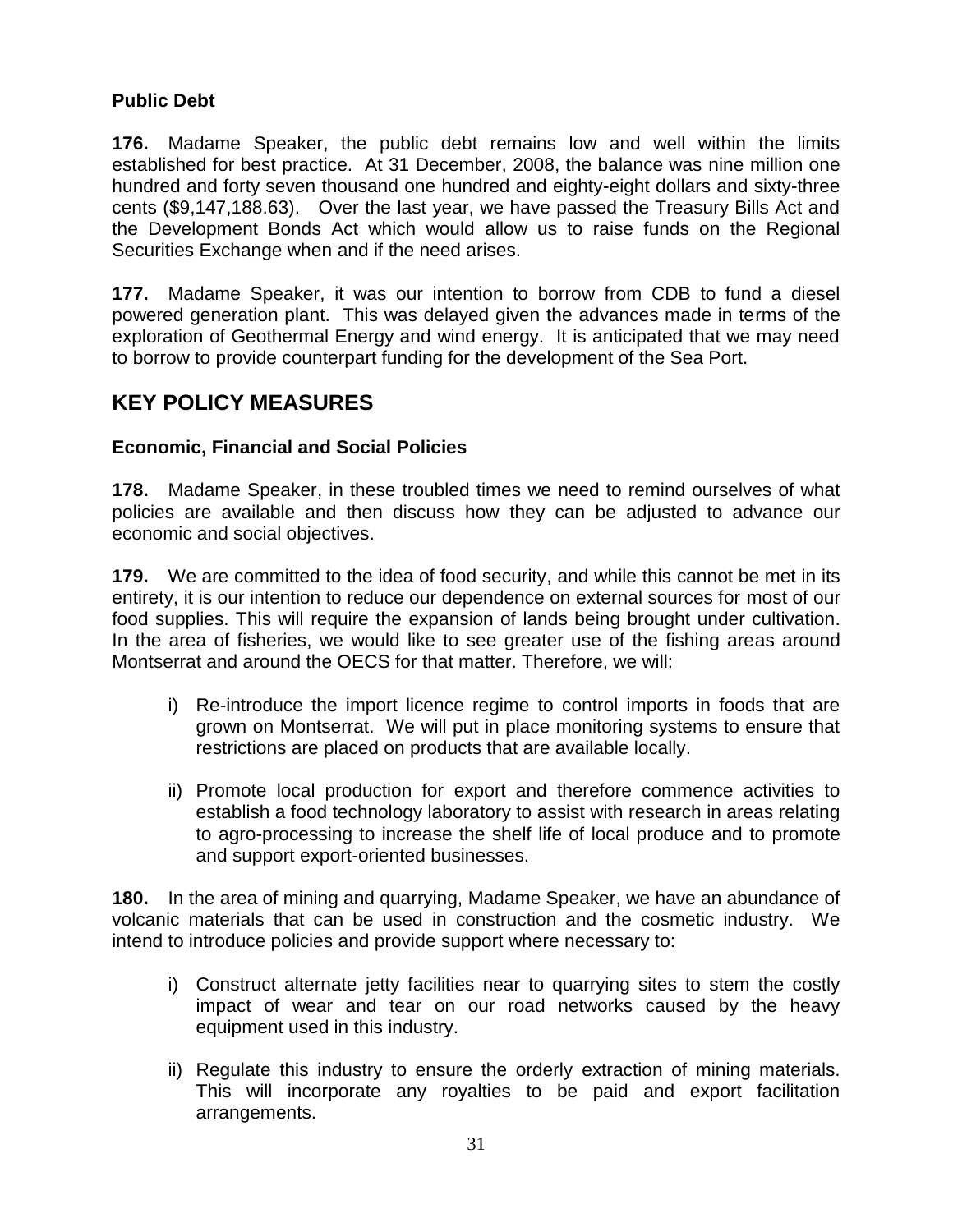**181.** Madame Speaker, the construction sector is important to our economy and in particular, private construction. We have already sought to boost this sector by offering a number of tax breaks for construction of hotels and other business properties and homes for rental or resale. The response so far has been reasonable given the size of the economy. We have had feedback from a number of persons willing to invest in homes for rental and resale who have indicated that given the level of disposable income and the slow turnover of properties, the investment value is too high and should start at a lower amount and gradually increase as the economy grows. In this regard, any application received from 1 January 2009 for concession under this Statutory Order, the value to be applied will be two hundred thousand United States dollars (US\$200,000) as opposed to the initially proposed three hundred thousand United States dollars (US\$300,000).

**182.** Government will also repatriate some of its investments when they mature for the financing of local projects and the refinancing of mortgages and other loans at interest rates that will not compromise the sustainability of the institutions from which these funds have been requested. This will no doubt serve to boost economic activity on island alongside all the other measures.

**183.** A major pillar in our medium to long term development strategy is the rebalancing of the public to private sector scope of operations and activity in the economy. We can no longer afford to allow the public sector to "crowd out" private sector business development. This is a vital ingredient for budget sustainability and for growth. While in the short term we do not expect to see any significant economic growth from this readjustment, it will offer the private sector opportunities to participate in areas where there is competence to do so and also where there is the potential to develop further in the future. In this regard, we intend to accelerate work on developing public-private partnerships. Those Ministries and Departments that have identified candidates for this arrangement will be given technical and other support to take these measures forward swiftly and without undue delay.

**184.** It is for this reason we intend to transfer the dental services to the private sector. It is our belief that if done correctly, a broader range of services will be available to the island and that it will facilitate many persons who currently leave the island to obtain these services. For those public patients who are worried about care, the change in the provision of such care will not affect you as Government will still subsidise any care provided to those who qualify. This service is an area where we have had credible local and other interests expressed in providing the service. We also see no problem with employment as persons can opt to remain in the public service or work with the new private sector organisation.

**185.** Madame Speaker, it is our intention to manage the hospital through a Health Authority, that is a statutory body, similar to the pattern of the National Health Service Hospitals in the U.K. and consistent with other service agencies here in Montserrat such as the Port Authority, Montserrat Utilities Ltd and the Land and Development Authority (which is now also heavily engaged in housing and should probably be renamed the Montserrat Land and Housing Development Authority).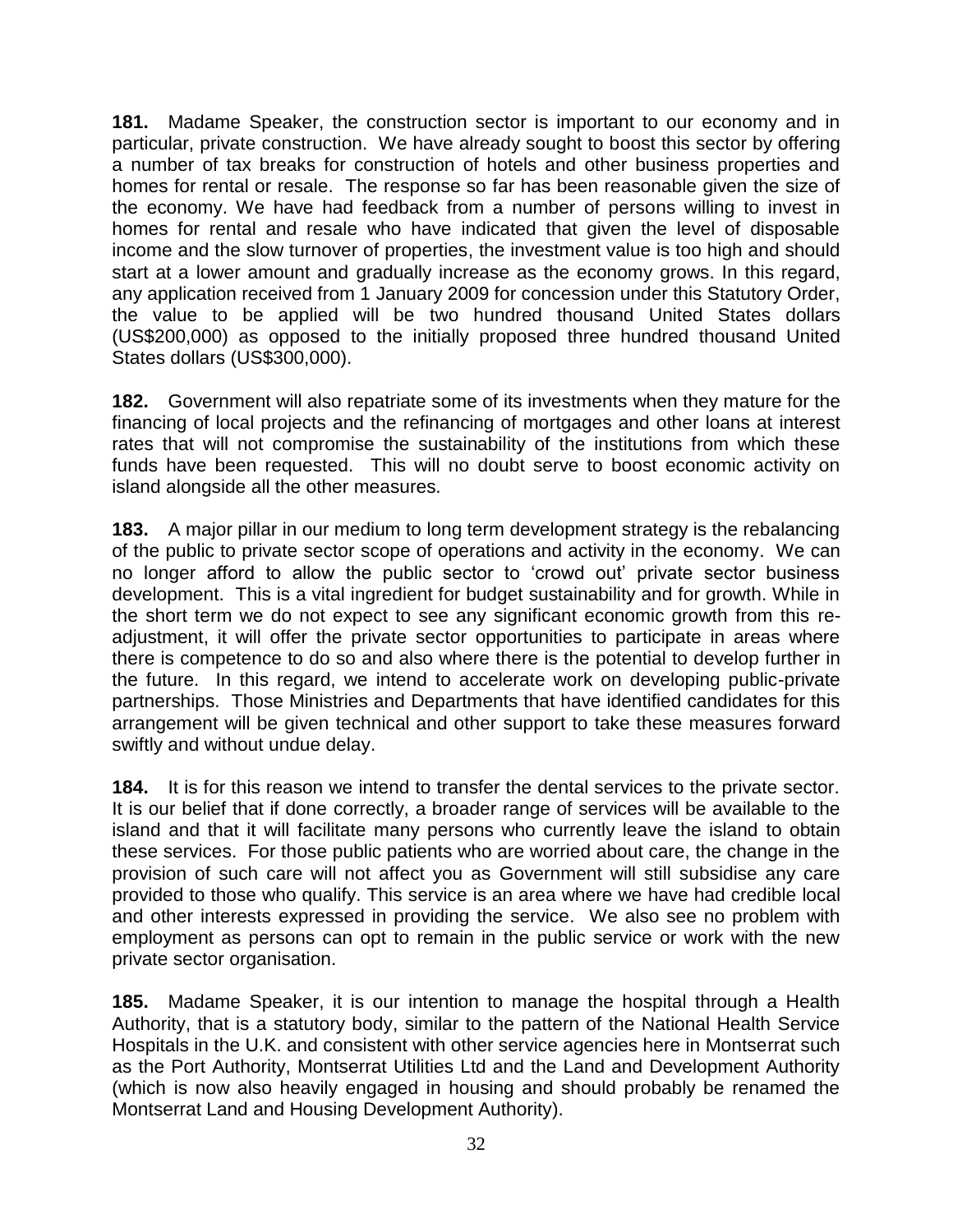**186.** In order to ensure the long term funding of this scheme, we intend to advance work on the National Health Insurance linked to the short term benefits branch now operated by the Social Security Scheme.

**187.** We have already approved similar arrangements for a joint Revenue Service to coordinate tax policy and the services of the Inland Revenue and Customs Departments. This approach will provide a more independent management structure, and allow for the organisations to form strategic alliances leading to a broader range of services and professional development for staff.

**188.** Madame Speaker, one of the key issues in making these changes is the issue of loss of jobs. Fortunately for us, in looking at the vacancies across the service and within many of the units that may be merged, it is possible to absorb and even provide further opportunities for those currently employed.

**189.** Madame Speaker, another critical element in terms of the public budget is the sustainability of pensions and social security. In this regard, the following policies will be pursued and implemented before the end of 2009.

**190.** With regard to public service pensions, the retirement age will be gradually increased from 55 years to 60 years with effect from 1 January 2009, but persons over the age of 50, will retain the option of retiring at the age of 55 with the current full benefits. A new Pensions Bill will be drafted, discussed with all stakeholders and presented to this Honourable House by September 2009. For sustainability reasons, the new Bill will ensure that persons benefitting from both a government pension and social security or state pension will have their benefits and pensions capped at a level to be determined on the advice of an Actuary. Further, the Bill will include greater levels of flexibility, for instance, in allowing persons to move in and out of the service without losing their rights to a pension. This is critical in terms of facilitating the free movement of people. On the other hand, given our limited capacity we will have the benefit of the skills of public servants for a longer time now that they will retire much later.

**191.** Government recognises that there are persons who have served for over ten (10) years **continuously** in the civil service as a non-established worker and are treated far differently than their established counterparts. We must put an end to this. There are also persons who have served for 33 years in established posts and because they were not appointed have received pensions that do not reflect the service that they have provided. Madame Speaker, in correcting this discriminatory practice, non established workers retiring after 1 January 2005 and is:

- i) in an established (but not appointed) or non-established posts **continuously**  for more than ten (10) years **and** have reached the retirement age will be entitled to a pension under the same terms as an established civil servant; or
- ii) in an established (but not appointed) or non established posts **continuously** for more than twenty (20) years, can opt for early retirement and if approved, obtain pension entitlements in a similar manner as established civil servants.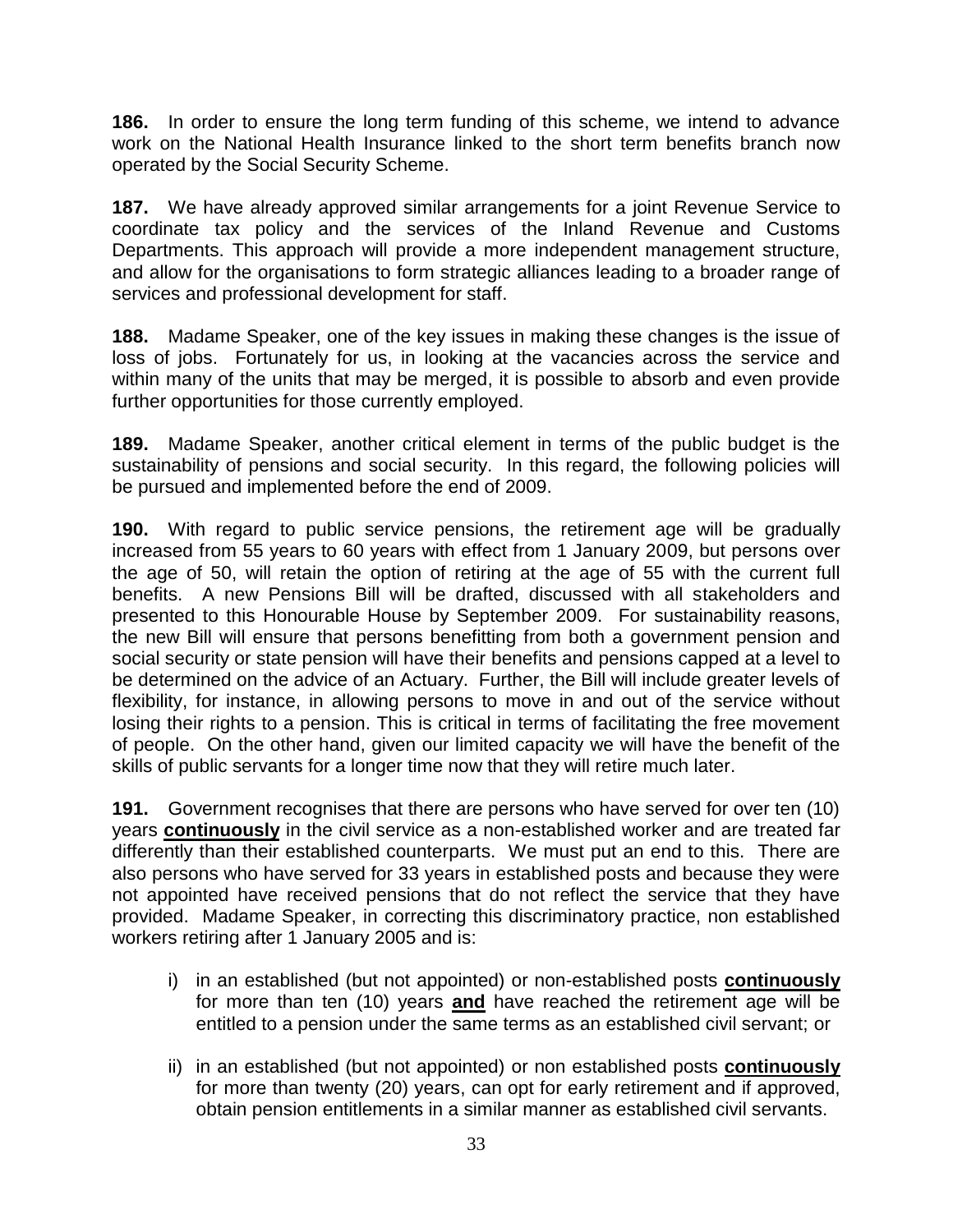**192.** This undertaking will be subject to the overall amendments to the Pensions Act.

**193.** Madame Speaker, with regards to Social Security, the retirement age will be increased to 65 years. This will greatly improve problems currently faced with respect to the sustainability of the Social Security Fund. This Bill is currently before this Honourable House for debate. Alongside this are a number of measures that will be introduced by regulations aimed at:

- i) Increasing the ceiling of the insured earnings so that an individual's maximum pension will be increased to more realistic level.
- ii) Introducing automatic increases to persons receiving social security pension"s to ensure that these pensions relate more closely to the cost of living.
- iii) Making it possible for nationals living overseas and self-employed persons to participate in the scheme through voluntary contributions. This will assist in ensuring that the viability of the scheme will not rest with the resident population only. This also provides an incentive for nationals abroad to return home when they retire.
- iv) Modifying the benefits to make them relevant, realistic and eliminate duplication of benefits where these occur.

## **ACKNOWLEDGEMENTS**

**194.** Madame Speaker, throughout the year there are many governments, institutions, companies, civil society organisations and individuals that have assisted in making the management of this island easier than it otherwise would have been. We have encountered many obstacles and challenges over the last year and we recognise that we would not have endured without the input of many friends throughout the world.

**195.** It is significant that I start with Her Majesty's Government through its various agencies, in particular, DFID and FCO for the significant outlay of budgetary and technical support they have provided and continue to provide at our request. Given the challenges we face from the volcano and those created by the international market, we can say that while we have been affected in many ways by these events, we have been spared from the full impact of them.

**196.** Madame Speaker, we want to acknowledge the continued budgetary support provided by the European Union. We recall their contribution to the John A Osborne Airport development and current allocations to the development of our Seaport at Little Bay.

**197.** At the regional level, the Government of Trinidad and Tobago continues to provide assistance to Montserrat through the Petroleum Stabilisation Fund and when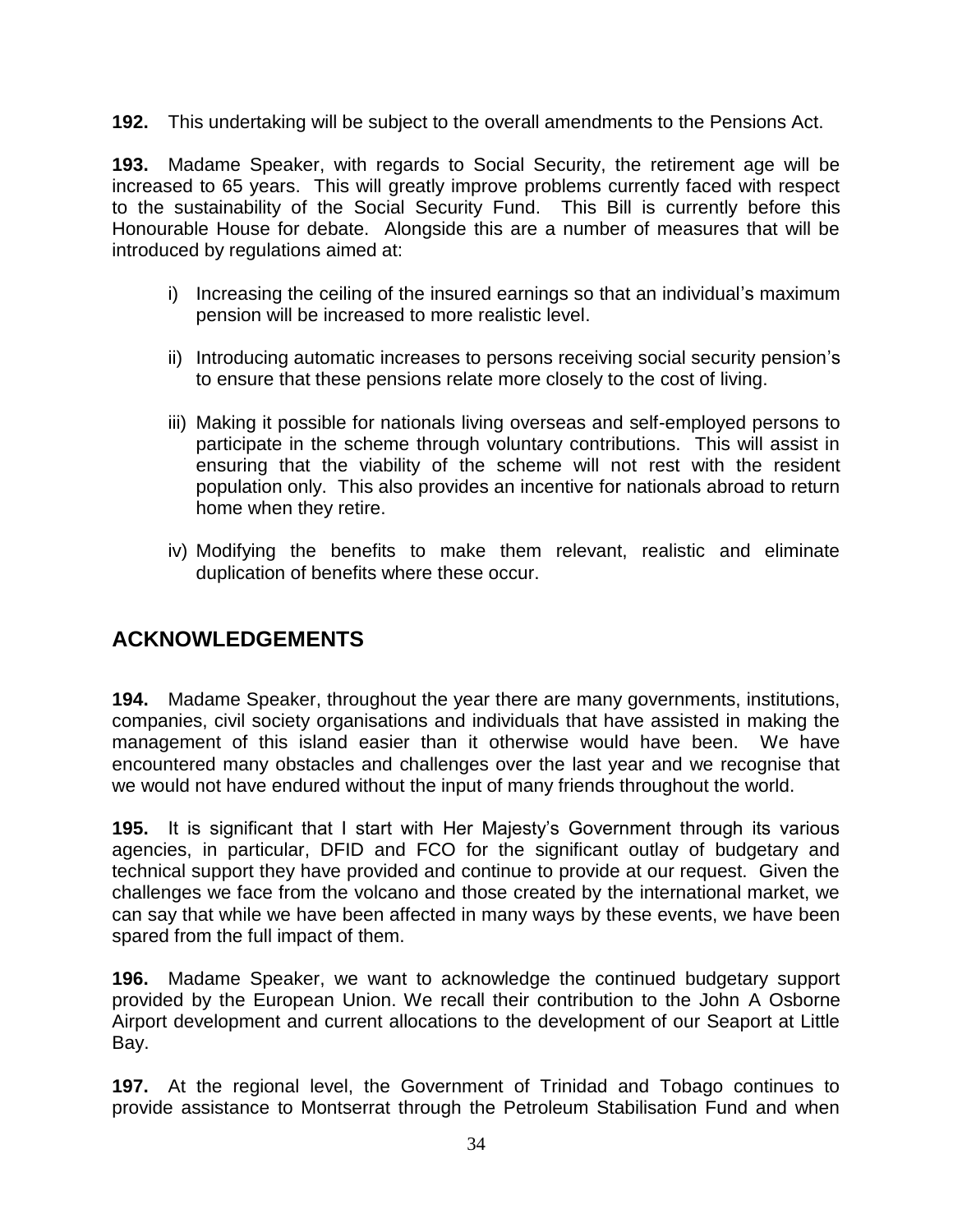we had difficulty finding a fire tender to keep the airport open, they came to our assistance and have since confirmed a loan as a grant. Also, I want to acknowledge the support and work of our other regional partners, CARICOM, the Eastern Caribbean Central Bank (ECCB), Organisation of Eastern Caribbean States (OECS), Caribbean Development Bank (CDB), the Caribbean Regional Technical Assistance Committee (CARTAC) and the Government of the Cayman Islands for all the tangible and intangible support we received throughout the last budget period and even now as I present this budget.

## **CONCLUSION**

**198.** Madame Speaker, I conclude as I began, in saying the world is in economic and financial turmoil, but there is hope.

**199.** This budget is about fixing the economy through a variety of ways – some short term and some long term. It speaks to the development of our greatest asset – our people - and provides opportunities for them to improve their lives if they embrace and participate in the programmes being put forward. Madame Speaker, many people will still complain and that is their right in a democratic society, but the greatest things achieved in life usually start from a collection of small things done well. We have now provided a collection of programmes some small and some large, I hope we work together to make them work well.

**200.** Madame Speaker, this budget speaks to the modernisation of our institutions and systems. It signals our intention to engage with the regional and international community in our search for opportunities; and expresses our willingness to honour our obligations to the wider global community.

**201.** This budget recognises that development without a vibrant private sector is virtually impossible and welcomes the opportunity for government to play a more traditional role as an enabler and provider of public goods and services that cannot be provided by the private sector.

**202.** This budget is about change and coping with change. God bless you all and I thank you for your support.

**203.** I thank you Madame Speaker.